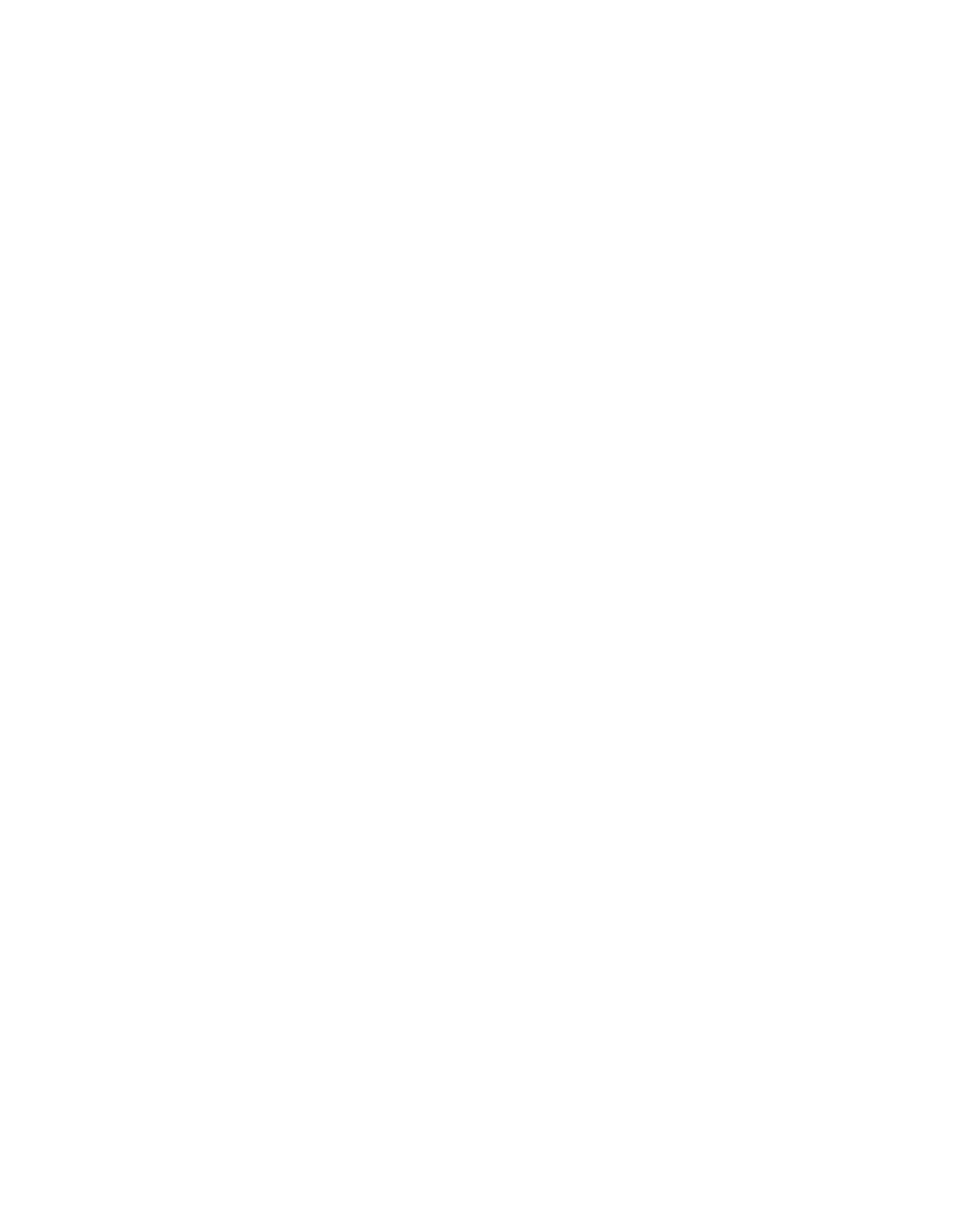# **Table of Contents**

| <b>Sample Volume and Blend Uncertainties</b>  |  |
|-----------------------------------------------|--|
| <b>Additive Loading Uncertainties</b>         |  |
| <b>Experimental Data for CP, PP, and CFPP</b> |  |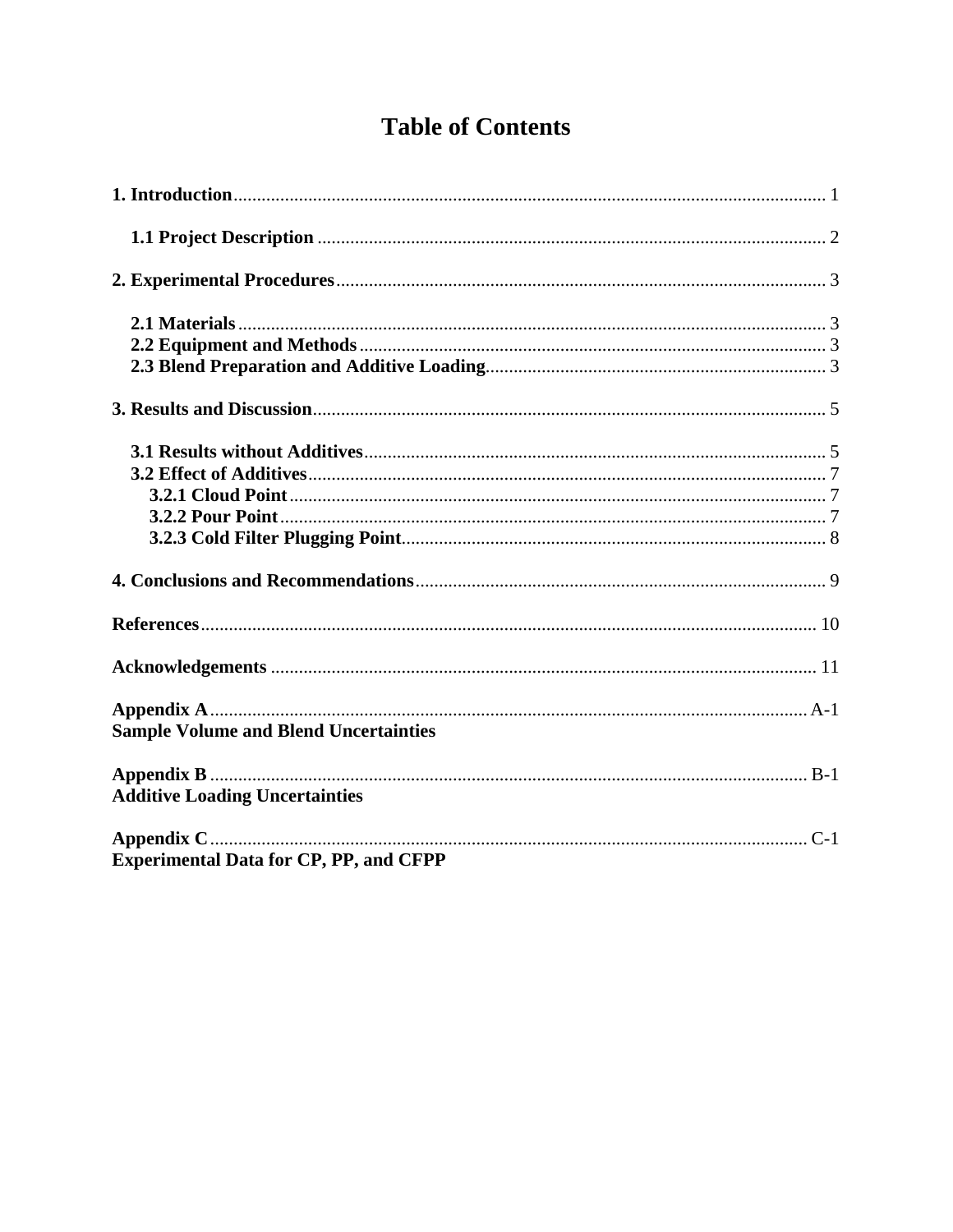# **List of Figures**

| Figure 1: Testing Equipment - (a) Tanaka AFP-102 CFPP Tester, (b) Neslab RTE-7 D1               |  |
|-------------------------------------------------------------------------------------------------|--|
| Figure 2: Average Cloud Point, Pour Point, and Cold Filter Plugging Point vs. percent biodiesel |  |
|                                                                                                 |  |

# **List of Tables**

| Table 1: Cold Flow Additives used in Testing. *Recommended Amount = 100% Loading  4      |
|------------------------------------------------------------------------------------------|
|                                                                                          |
|                                                                                          |
|                                                                                          |
|                                                                                          |
| Table 6: Reduction in Average Cold Filter Plugging Point for 100% Additive Loading 9     |
| Table 7: Reduction in Average Cold Filter Plugging Point for 200% Additive Loading 9     |
|                                                                                          |
| Table 9: Volume of additive mixed with 300 mL sample for 100% and 200% loadings compared |
|                                                                                          |
|                                                                                          |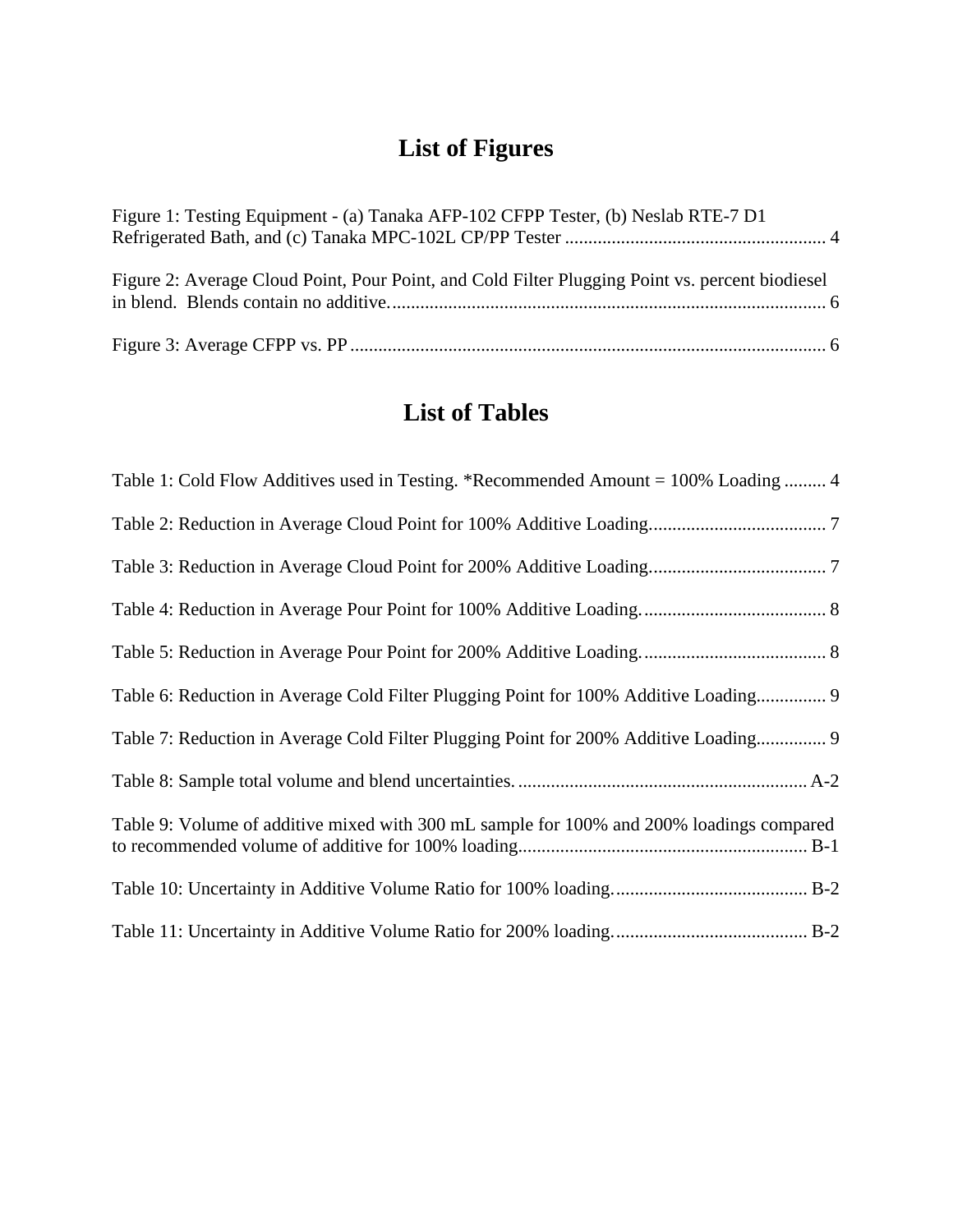# **Executive Summary**

There are several advantages associated with using biodiesel blends in shipboard diesel-powered systems: reduced overall emissions, reduced engine wear through increased lubricity, and reduced consumption of petroleum. However, biodiesel has higher Cloud Point (CP), Pour Point (PP), and Cold Filter Plugging Point (CFPP) than diesel oil. The increase in these cold flow properties is related to the gelling of biodiesel at higher temperatures than diesel fuel oil. The use of biodiesel blends, thus, pose potential operational problems in ship systems exposed to the cold external environments present in the Great Lakes region.

CP, PP, and CFPP quantify cold weather operating limits for a fuel and are determined via standard test procedures defined by ASTM International. The CP is the highest temperature at which wax crystals first appear in a fuel sample and is the highest of the three cold flow properties. The PP is the lowest of the three cold flow properties and indicates the temperature at which a fuel gels. CFPP testing simulates a cold start of an engine and defines the lowest temperature at which fuel can be moved through a fuel filter of defined pore size. The primary means of lowering the cold flow properties of a fuel and improving cold weather operability of diesel ship systems is through the use of cold flow additives.

This project was undertaken to identify the effect that a select number of cold flow additives have on the CP, PP, and CFPP of biodiesel blends. No. 2 low sulfur diesel and soybean biodiesel (soy methyl ester) were used to produce the six blends employed; No. 2 diesel, B5, B10, B20, B50, and B100. Four commercially available cold flow additives were tested; AMSOIL Diesel Cold Flow Improver, FPPF Deluxe Total Power, Howe's Diesel Treat, and Power Service Diesel Fuel Supplement + Cetane Boost. The CP, PP, and CFPP of the blends both with and without additives were measured using a Tanaka MPC-102L CP/PP tester and a Tanaka AFP-102 CFPP tester. The amount of additive (loading) was also varied from the manufacturer's recommended amount (100% loading) to twice the recommended amount (200% loading). Each CP, PP, and CFPP measurement for a given blend and additive loading combination was conducted 3 times to ensure repeatability of the results.

The results for fuel blends without additives indicated the following:

- A simple volume average mixing rule was employed to estimate the CP of intermediate blends (B5, B10, B20, and B50) to within  $1^{\circ}$ C.
- A linear correlation of CFPP with CP was observed, in agreement with the literature.
- As the biodiesel content in the blend increases, the CP, PP, and CFPP increases, and the difference between the CP, PP, and CFPP decreases.

The difference between the CP, PP, and CFPP obtained at a given additive loading and those obtained without the use of an additive was used to define the additive effectiveness. An effective additive will cause a large reduction in the cold flow properties. Data obtained for 100 and 200% additive loading revealed the following general trends:

- The additives had no noticeable effect on CP at either loading, in agreement with the literature.
- At 100% loading, all four additives were effective in decreasing the PP, particularly for B50 blends and lower (B50, B20, B10, B5, and No. 2 diesel).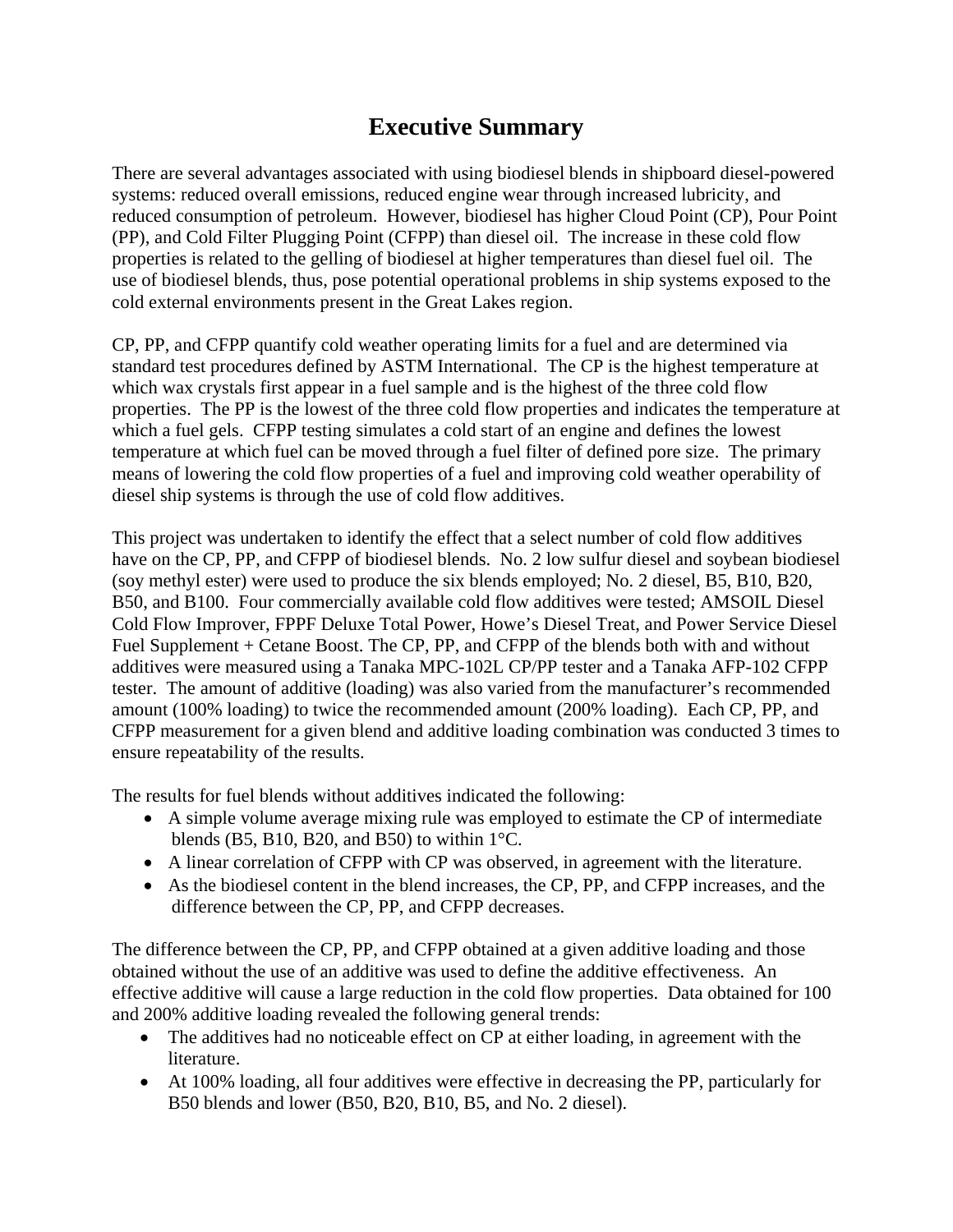- One of the additives (AMSOIL) produced a significant reduction in CFPP for B20 and lower blends, and another two additives (FPPF and Power Service) caused a significant reduction in CFPP for B10 blends and lower.
- Increasing the additive loading from 100% to 200%:
	- o Tended to decrease PP at higher biodiesel percent blends.
	- o Had very little effect on the PP of B100.
- No general trend could be established for the effect of increased additive loading on CFPP with some additive/blend combinations showing a slight increase in CFPP and some showing a slight decrease in CFPP.
- None of the additives were effective in reducing the CFPP of B50 and B100.

The present study investigated four of the many commercially available cold flow additives, each of which contain proprietary chemical compounds. The four additives employed were specifically designed for diesel fuel. This is most likely the reason that the additives were unable to significantly decrease the PP of B100, and the CFPP of B50 and B100. The experimental results indicate that none of the additives should be used with high biodiesel content blends (B50 and B100). Future studies will include additives designed specifically for use with biodiesel to determine if significant reductions in the cold flow properties of B50 and B100 can be achieved. The low sulfur No. 2 diesel employed in the current study will be replaced by ultra low sulfur diesel (ULSD) in future tests to reflect the coming transition to ULSD for marine fuel supplies.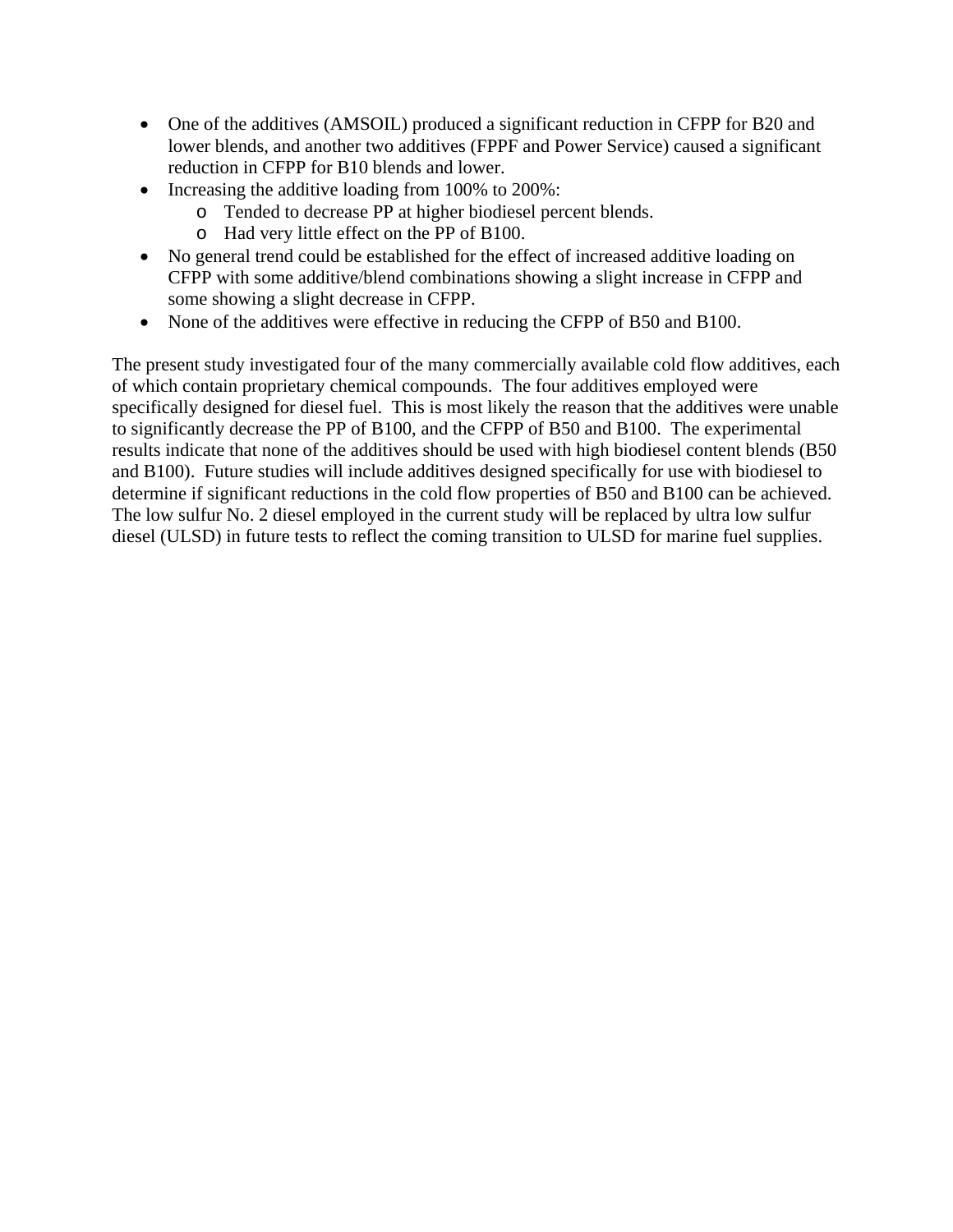### **1. Introduction**

Legislative and industrial efforts point to the use of biodiesel blends up to 20% (B20) for both on-road and off-road applications in the near future. Ship systems that utilize biodiesel blends instead of no. 2 diesel are more susceptible to fuel gelling when exposed to cold weather environments due to the increase in cold flow properties associated with the use of biodiesel. The cold flow properties are quantified using standard Cloud Point (CP) [1], Pour Point (PP) [2], and Cold Filter Plugging Point (CFPP) [3] tests. These tests establish limits for the use of fuels under cold weather conditions. The cloud point is defined as the temperature at which the smallest observable cluster of wax crystals first appears, the pour point is the lowest temperature at which movement of a test specimen is observed, and the cold filter plugging point is an estimation of the lowest temperature at which a fuel will give trouble-free flow in certain fuel systems. There are two primary means of improving the cold flow properties of biodiesel blends; (1) the addition of cold flow additives or "improvers", and (2) winterization of the biodiesel component prior to blend preparation. Several investigators have studied one or more of the cold flow properties of biodiesel and biodiesel blends based on different types of vegetable oils (for example, see [4-16]).

Dunn and Bagby conducted low-temperature flow test (LTFT), CFPP, and CP tests on biodiesel blends derived from vegetable oils [4,5]. Their results indicated an almost linear dependence of CFPP and LTFT on CP. The presence of cold flow additives in the blends resulted in very little change in the correlation between CFPP and CP however, the correlation between LTFT and CP was noticeably different. Despite the observed effect of additives on their results, they concluded that CFPP and LTFT were statistically similar. Dunn et al. [6] also investigated the effect of 12 cold flow additives on CP, PP, LTFT, and CFPP. Their results showed that the additives significantly improved the PP, but did not greatly affect the CP.

Chiu et al. conducted LTFT, CP, and PP tests to investigate the impact of four cold flow improvers on B80, B90, and B100 soybean-based biodiesel blends [8]. They observed that the additives had little effect on the cloud point but two of the additives had a significant effect on the pour point of the blends tested. The results from the LTFT test, which is similar to the CFPP test, showed a significant decrease (improvement) in the LTFT with the addition of the additive Bio Flow-875.

Conley and Tao reviewed the results of CP, PP, and CFPP tests of pure biodiesel (B100) conducted by other investigators [9]. Biodiesel created from soy, canola, lard, and edible tallow was considered. They concluded that soy and canola based biodiesel provided the best performance of the types of B100 reviewed.

Joshi and Pegg measured the CP and PP of B80, B60, B40 and B20 blends made with No. 2 diesel and biodiesel derived from ethyl esters of fish oil [10]. They developed empirical equations for predicting the cloud and pour point for a given blend that were in good agreement with experiments.

Shrestha et al. measured the effect of four additives on the CP and PP of No. 2 diesel, and B5, B20, and B100 biodiesel blends [14]. Four types of biodiesel were used in the experiments; soy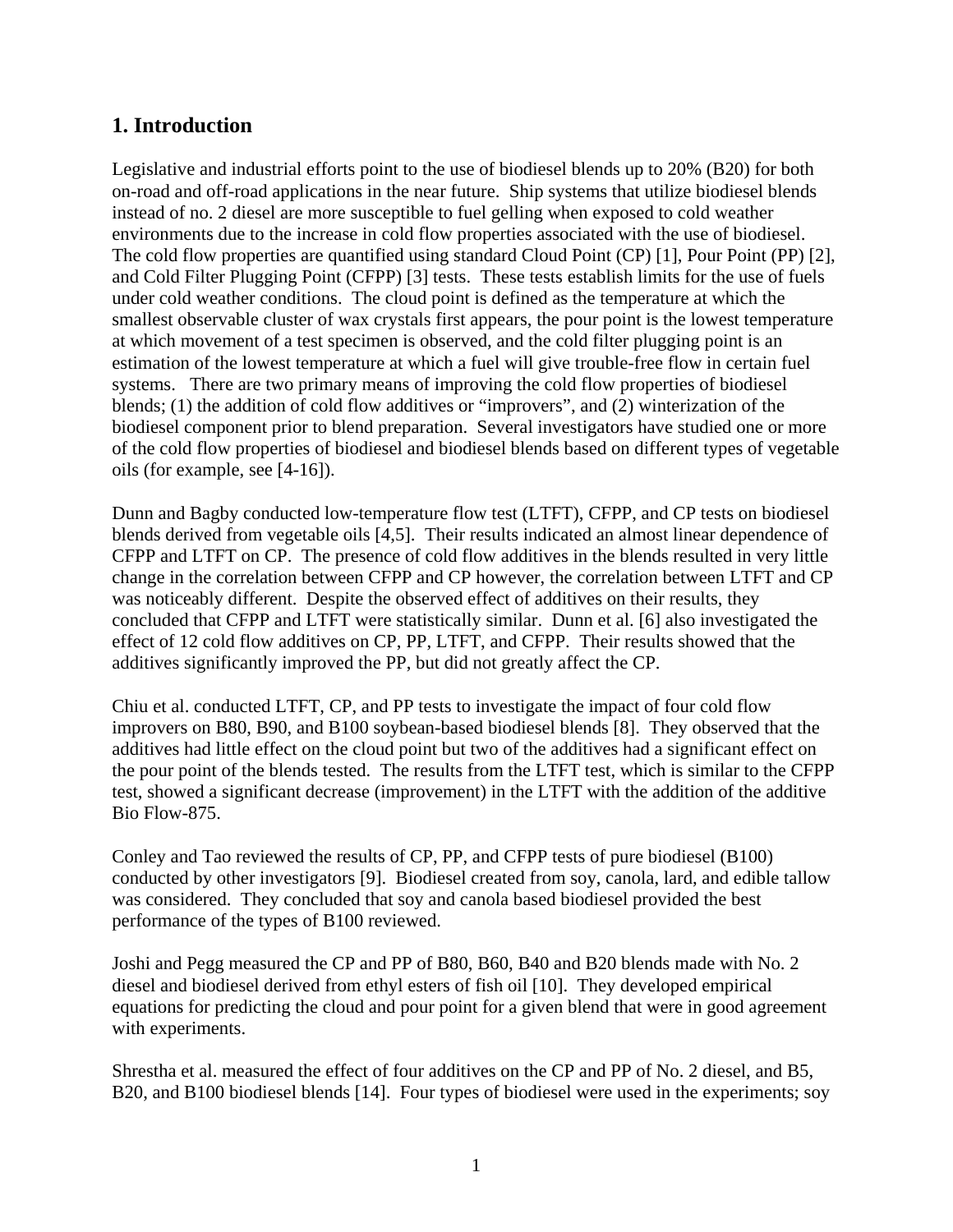methyl ester (SME), mustard ethyl ester (MEE), mustard methyl ester (MME), and used vegetable oil methyl ester (UVME). The additives tested had no effect on the CP and a significant effect on PP, particularly for blends of 20% (B20) biodiesel content and lower. They observed that the additives generally worked better with ethyl esters than methyl esters and that a higher percentage of diesel in the blend resulted in better additive effectiveness.

Winterization of biodiesel consists of removing the saturated methyl esters by inducing crystallization with cooling and then separating the high melting temperature components by filtration. The liquid biodiesel that remains has improved cold flow properties and can be used neat, or in the preparation of a blend. The winterization process tends to result in low yields, on the order of 25% [6, 15]. Thus, instead of winterization, the usual method employed to improve cold flow properties is through the use of additives. As cited above, there are some results in the literature for the cold flow properties of biodiesel. However, the results are limited. In addition, there is very little data available in the literature covering the effect of cold flow additives.

The current study addresses the effect of common cold flow additives on the CP, PP, and CFPP of biodiesel blends created using soybean-based biodiesel, which is supplied in the Great Lakes region. Measurements of the CP, PP, and CFPP were performed with and without additives. The amount of additive used was also varied. The specific goals of the project included determining which cold flow properties were affected by the use of additives, and if further improvements in cold flow properties are obtained by adding more than the manufacturer's recommended amount of additive.

### **1.1 Project Description**

Standard testing equipment was purchased and used to measure the CP, PP, and CFPP of No. 2 diesel and biodiesel blends with and without additives in accordance with the applicable ASTM standards. The purchase of the equipment was partially funded through GLMRI with matching funds provided by the Swenson College of Science and Engineering at the University of Minnesota Duluth.

Four cold flow additives were selected and tested in six different fuel blends; No. 2 diesel, B5, B10, B20, B50, and B100. Initial measurements of the CP, PP, and CFPP of the fuel blends without any additives were taken to establish baseline values for the properties. CP, PP, and CFPP were also measured when the amount of additive recommended by the manufacturer was added to each blend (100% loading) and when twice the recommended amount was added (200% loading). The difference between the CP, PP, and CFPP obtained at a given additive loading and those obtained without the use of an additive was used to define the additive effectiveness. Each CP, PP, and CFPP test, which consists of a given fuel mixed with a given amount of a specific additive, was repeated 3 times to ensure the repeatability of the results.

Portions of the results presented in this report were incorporated in a presentation given at the GLMRI University Affiliates Meeting held in Duluth, MN on September  $24<sup>th</sup>$  and  $25<sup>th</sup>$ , 2009.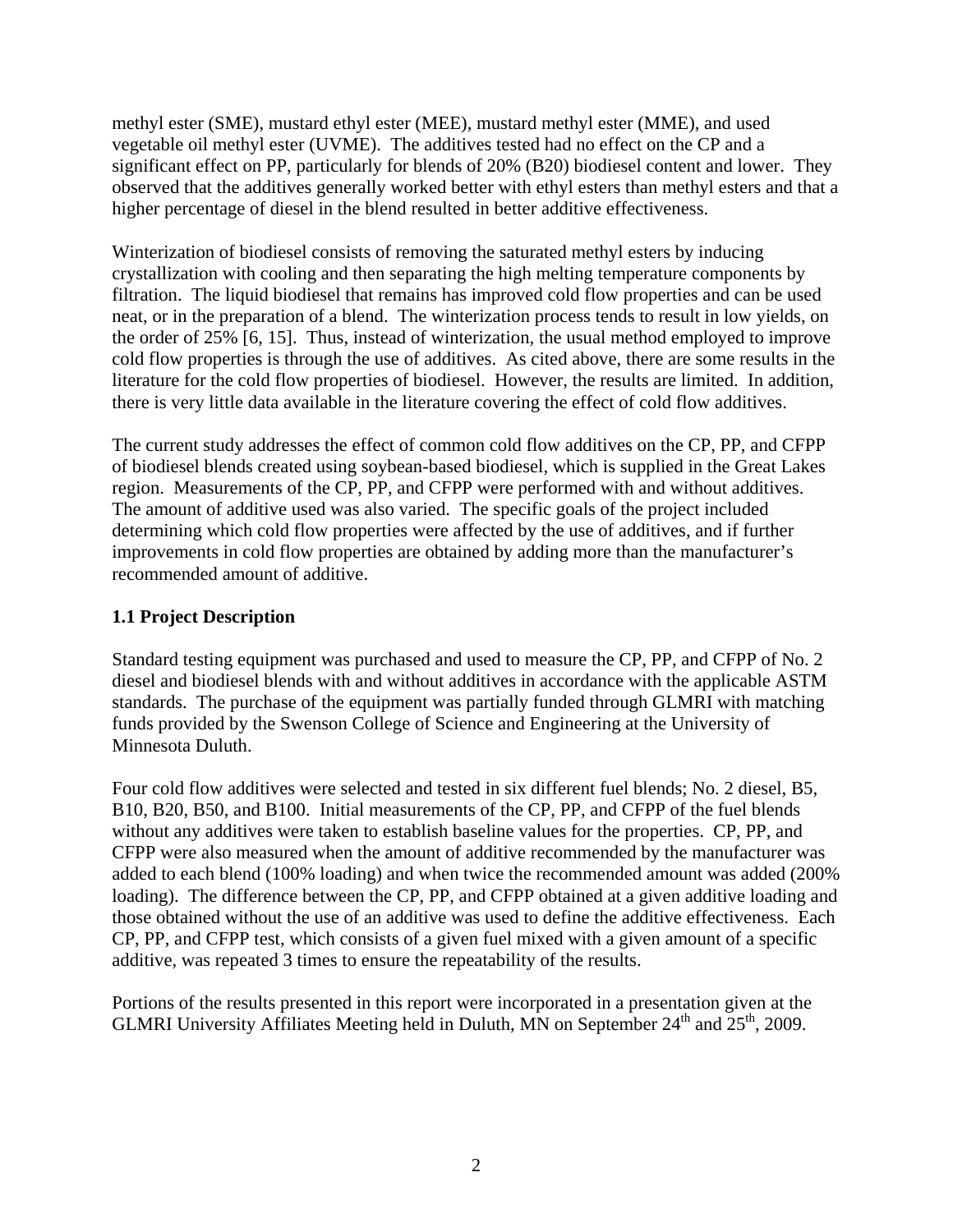### **2. Experimental Procedures**

### **2.1 Materials**

Soybean biodiesel (soy methyl ester) and No. 2 low sulfur diesel were obtained from Murphy Oil Corporation's Superior, WI refinery. The following four cold flow additives were selected for testing; FPPF Deluxe Total Power, Power Service Diesel Fuel Supplement + Cetane Boost, AMSOIL Diesel Cold Flow Improver, and Howe's Diesel Treat.

### **2.2 Equipment and Methods**

Cloud point (CP), pour point (PP), and cold filter plugging point (CFPP) tests are used to define the low-temperature operating limits for diesel fuel. In order to minimize the potential effect of human error on the experimental data, automated fuel testing equipment was used to perform the tests. The CP and PP were measured using a Tanaka MPC-102L CP/PP tester (Figure 1c) which determines both the cloud point (in accordance with ASTM D2500) and the pour point (in accordance with ASTM D6749) at 1°C intervals in a single automated test. The manufacturer states that the MPC-102L has a typical repeatability of  $\pm 1^{\circ}$ C, a reproducibility of  $\pm 2^{\circ}$ C, and is capable of measuring PP down to -40°C when supplied with tap water, and -60°C when supplied by a refrigerated bath. The unit was operated using tap water in the lab and the observed minimum PP during testing was -52°C. The CFPP was measured using the Tanaka AFP-102 CFPP tester (Figure 1a), which performs the test in accordance with ASTM D6371, connected to a Neslab RTE-7 D1 refrigerated bath (Figure 1b). The AFP-102 is capable of measuring CFPP down to -60°C and the RTE-7 has a temperature range of -25°C to 150°C.

The variables in the tests include the fuel blend, the additive, and the additive loading. There were six fuel blends used; No. 2 diesel, B5, B10, B20, B50, and B100. The four additives discussed in the Materials section were use with three different additive loading levels; no additive, 100% loading, and 200% loading, where 100% loading is defined as the amount of additive recommended for use by the manufacturer, and 200% loading is twice the recommended amount. The recommended amounts for each additive are shown in Table 1.

One test is required for a given blend without an additive and there are four additives at two loadings (100% and 200%), resulting in 9 combinations for the additive/loading effect on each blend. There are 6 blends and therefore 54 combinations to be tested. Finally, each test was performed 3 times to ensure repeatability of the results, for a total of 162 tests for each of the three cold flow properties CP, PP, and CFPP. The results for all of the tests, along with the computed averages for CP, PP, and CFPP, are shown in Appendix C.

#### **2.3 Blend Preparation and Additive Loading**

Fuel blends were prepared in 300 mL batches using graduated cylinders of 250 mL  $\pm$  1.4 mL and  $50 \text{ mL} \pm 0.4 \text{ mL}$ . Because of the uncertainties associated with the volume measurements, the intermediate biodiesel blends B5, B10, B20, and B50 are not exact. For example, the B10 blend has an uncertainty of  $B10\pm0.14$ . The blend uncertainties, and an example of their calculation, are shown in Appendix A (Table 8).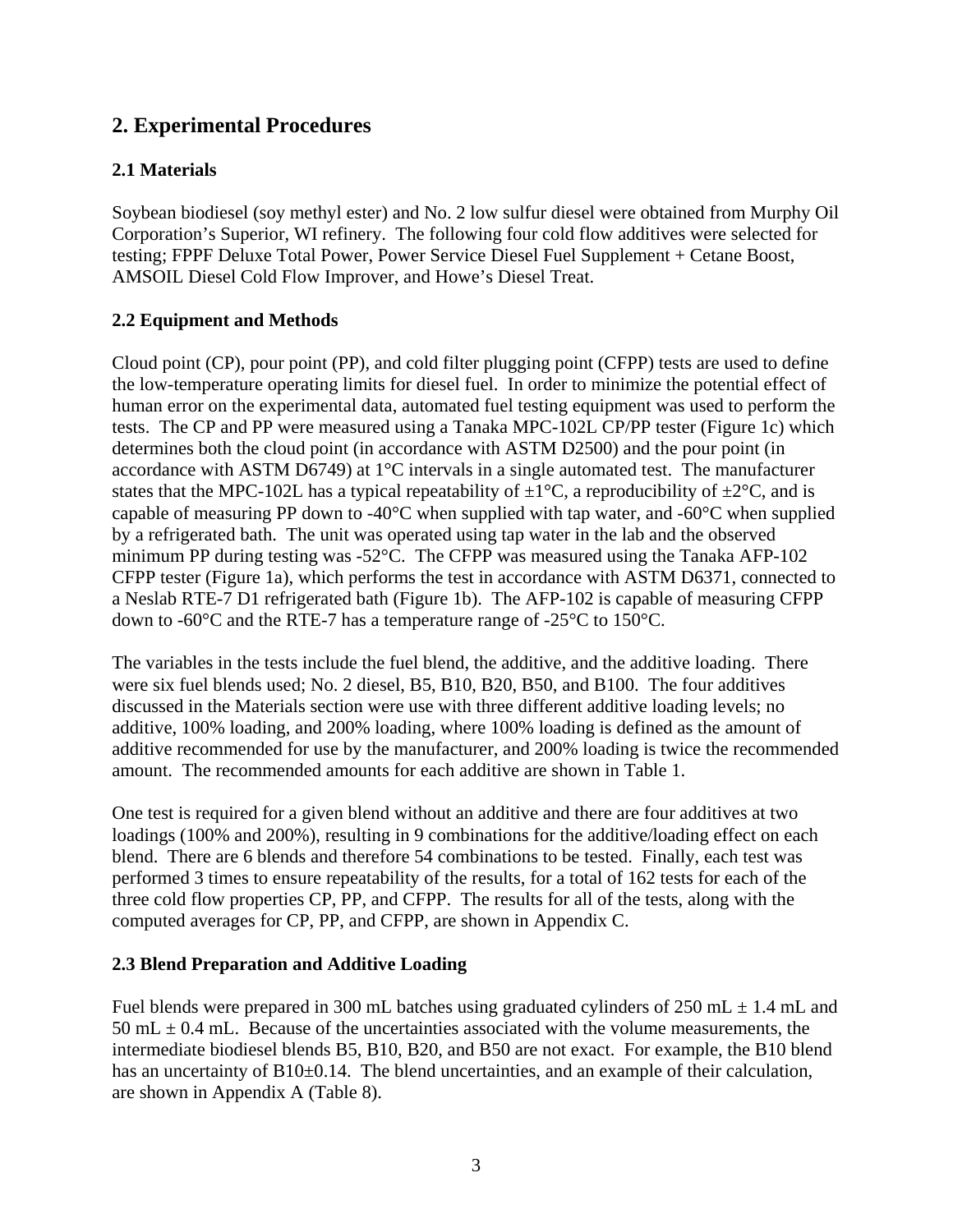Samples for testing additives at different loadings were created by mixing the appropriate volume of additive for the given loading (100% or 200%) with a 300 mL sample of the desired blend. A 100-1000 μL adjustable pipette with an accuracy of  $\pm$  6 μL was used to measure the additive. The pipette was adjustable in 5 μL increments and thus the precise volume required for the ratio of additive/fuel suggested by the manufacturer could not be added to the 300 mL sample. Table 9 in Appendix B shows the manufacturer's recommended volume to add to 300 mL of fuel along with the actual volumes added to the test samples for 100% and 200% loading. The uncertainties in the additive volume ratio, defined as the ratio of the volume of additive to the sample volume (300 mL), and an example of their calculation, are also shown in Appendix B (Table 10 and Table 11).



**Figure 1: Testing Equipment - (a) Tanaka AFP-102 CFPP Tester, (b) Neslab RTE-7 D1 Refrigerated Bath, and (c) Tanaka MPC-102L CP/PP Tester** 

| <b>Additive</b>      | <b>Recommended</b><br>Amount* | <b>Volume Ratio</b><br>(additive/fuel) |
|----------------------|-------------------------------|----------------------------------------|
| <b>FPPF</b>          | 1 quart/250 gal.              | 0.001                                  |
| <b>Power Service</b> | $8$ oz./25 gal.               | 0.0025                                 |
| <b>AMSOIL</b>        | $2$ oz./5 gal.                | 0.003125                               |
| Howe's               | 1 oz./5 gal.                  | 0.0015625                              |

**Table 1: Cold Flow Additives used in Testing. \*Recommended Amount = 100% Loading**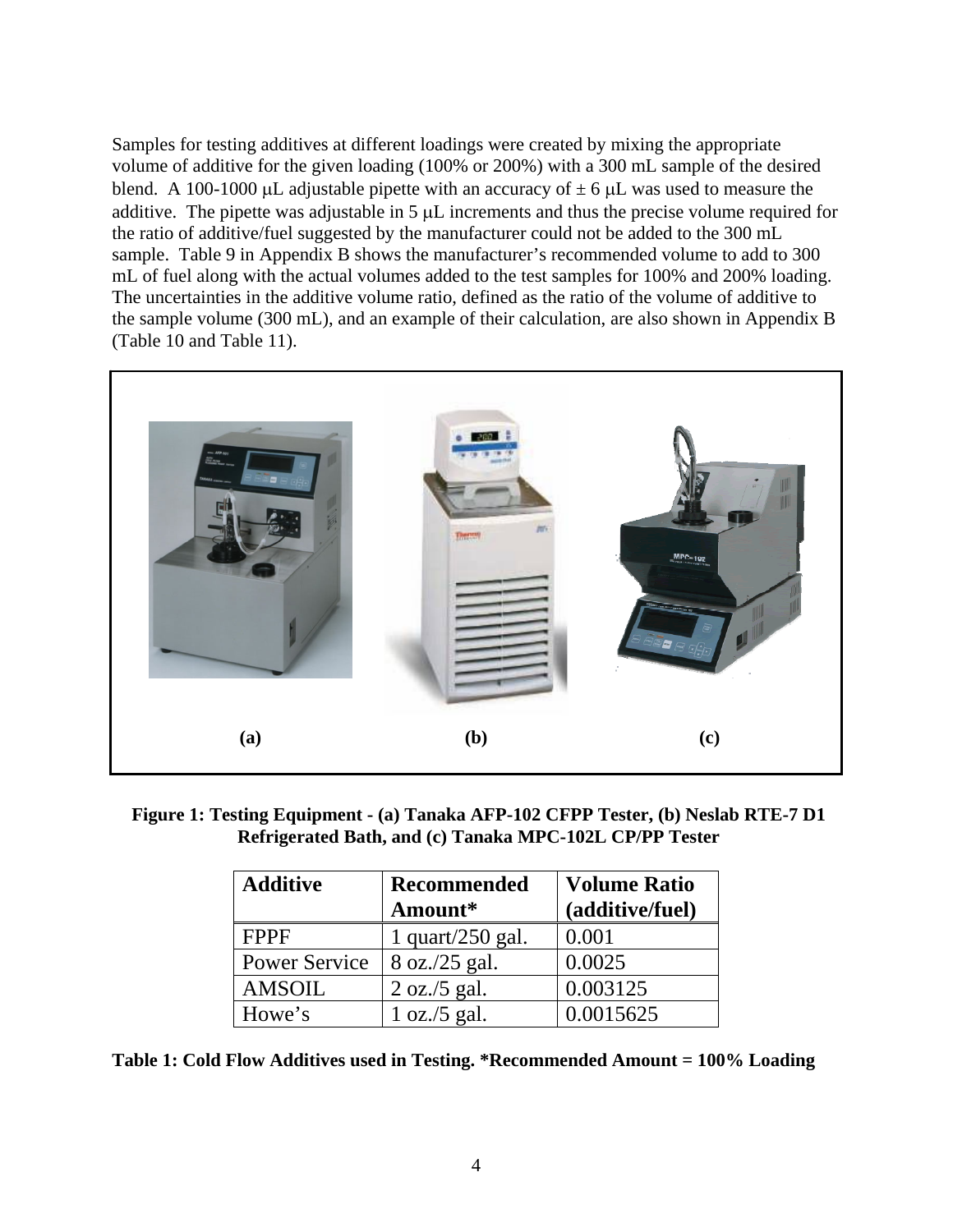#### **3. Results and Discussion**

The results obtained from the CP, PP, and CFPP tests are shown in Appendix C. All of the blends (No. 2 diesel, B5, B10, B20, B50, and B100) were tested without additives to obtain baseline results. The difference in CP, PP, and CFPP of each sample with and without a given additive was used to define the effect of that additive.

#### **3.1 Results without Additives**

Figure 2 shows the average CP, PP, and CFPP as a function percent biodiesel in the blend when no additives were used. Each test was run three times to obtain the average value. Cloud point, which is the temperature at which wax crystals first form, is the highest of the cold flow properties. The average cloud point of a blend (CP<sub>Blend</sub>) varies approximately linearly with the biodiesel content and can be described using the mixing rule [16]

$$
CP_{\rm Blead} = VF_{\rm B100}CP_{\rm B100} + VF_{\rm D2}CP_{\rm D2}
$$

where  $VF_{B100}$ ,  $CP_{B100}$ ,  $VF_{D2}$ , and  $CP_{D2}$  are the volume fraction (VF) and cloud point of B100 and No. 2 diesel (D2), respectively. When no additives are used, this linear mixing rule predicts the average CP of intermediate blends in the current study to within 1°C. It should be noted here that the results of Dunn et al. [6] appear to indicate that the linear mixing rule is inappropriate if No. 1 diesel is used in the blend.

The PP corresponds to the lowest temperature at which movement of a test sample is observed and is the lowest of the cold flow properties. The value for CFPP is between the values for PP and CP. The current data follow this trend for blends of B20 and lower; however, PP is higher than CFPP for B50 and B100 (see Figure 2). Two factors may have contributed to the PP being higher than CFPP at high percentage biodiesel blends (B50 and B100); (1) The difference between the highest and lowest cold flow properties is small when biodiesel content is high, and (2) CP and PP are measured using one device, and CFPP is measured with a separate device, with both devices having a repeatability of  $\pm 1^{\circ}C$  and a reproducibility of  $\pm 2^{\circ}C$ . Given these contributing factors, a PP that is greater than CFPP by approximately 2°C is not unexpected. The data for CFPP and PP shown in Figure 2 also suggest a nonlinear variation of these properties with biodiesel content and thus the simple mixing rule employed for CP would be inappropriate for use with CFPP and PP.

Cloud point has been shown to correlate well with CFPP in the literature. Dunn and co-workers [4, 6] used a linear correlation to model the CFPP as a function of CP in their experiments with varying blends of soybean-based biodiesel (soy methyl esters). Figure 3 shows the current data for average CFPP versus the average CP when no additives were employed. A linear regression of the raw data is also displayed. The regression analysis yielded  $R^2 = 0.9646$  and the following equation for CFPP in degrees Celsius:

$$
CFPP = 0.8537 \times CP - 4.72
$$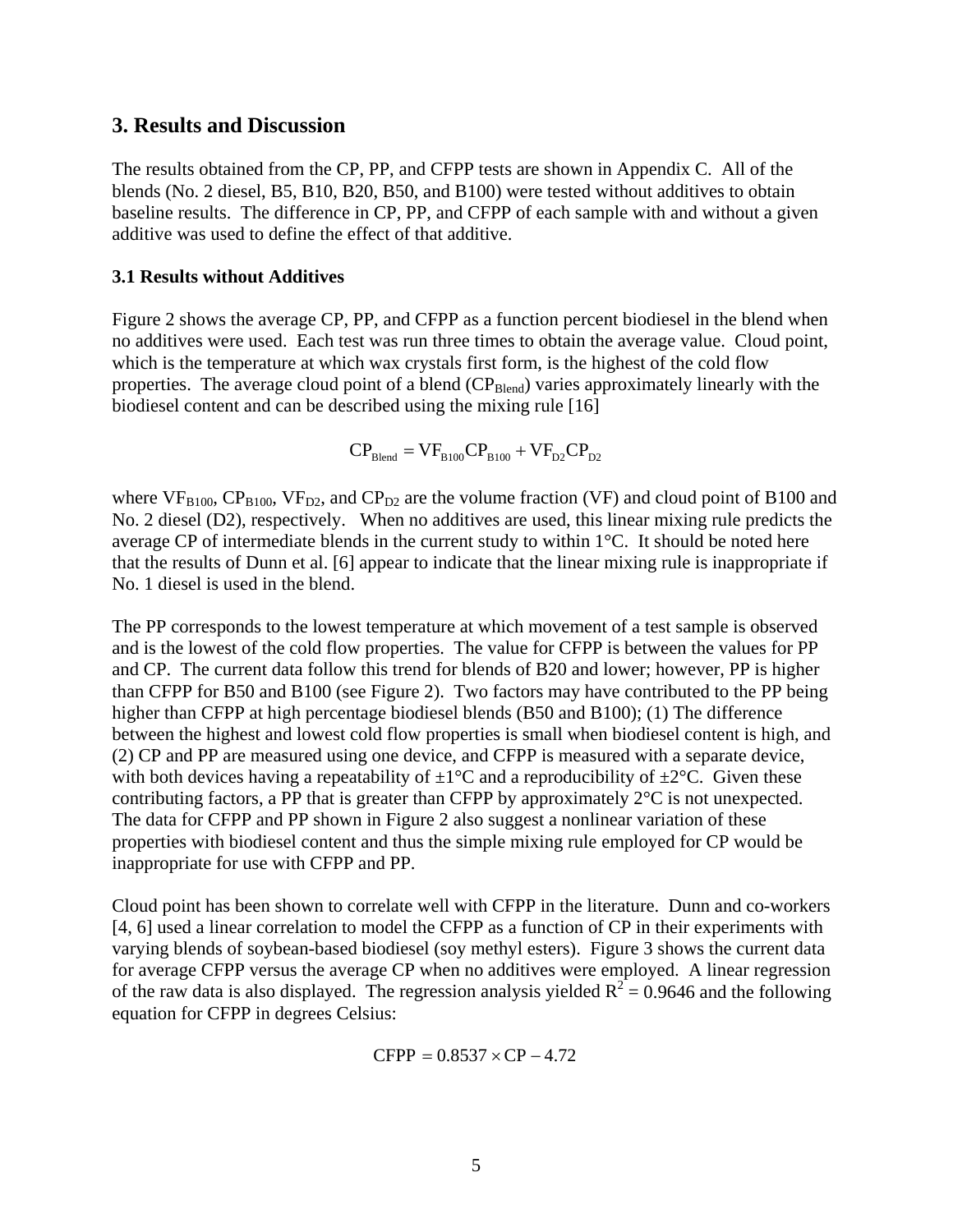where CP is the cloud point in degrees Celsius. The slope and intercept shown in the above equation are similar to those obtained by Dunn and co-workers [4, 6]. A visual comparison of the average data in Figure 3 with the fitted line, as well as the high value for  $R^2$  obtained, indicate that a linear model for CFPP as a function of CP is appropriate for the current data.



**Figure 2: Average Cloud Point, Pour Point, and Cold Filter Plugging Point vs. percent biodiesel in blend. Blends contain no additive.** 



**Figure 3: Average CFPP vs. PP**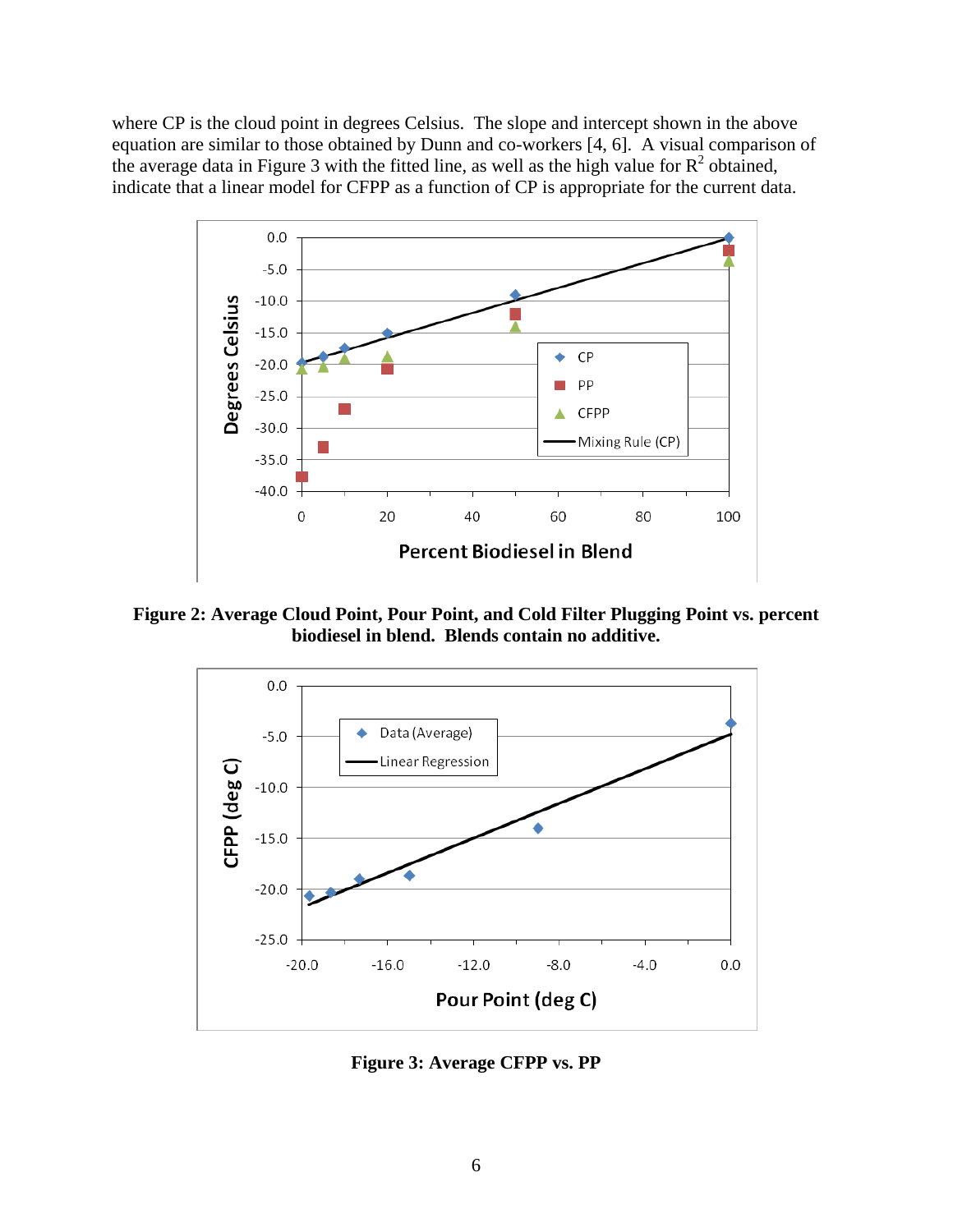#### **3.2 Effect of Additives**

The effect of the four additives tested on the average CP, PP, and CFPP of No.2 diesel and various blends are discussed below and detailed in Appendix C. Each property was tested for each additive at 100 and 200% loading. The tables below present the reduction – defined as the difference between the property value without the additive and with the additive  $-$  in the various property values obtained during these tests. Positive values are desired, but were not obtained in many cases.

### **3.2.1 Cloud Point**

Table 2 and Table 3 show the reduction in cloud point associated with each additive at 100 and 200% loading, respectively. The reduction in CP is defined as the difference between the CP without the additive and with the additive. A positive value is desired. Both tables show that all of the additives have very little, if any, effect on the CP. At lower percentage biodiesel blends, the additives appear to actually increase the CP (negative reduction) however, the increases are small. In addition, there is no statistical difference between the results at 100% loading and 200% loading. The lack of any significant additive effects on CP is in agreement with results available in the literature [6, 8, 14]. In general, cold flow additives are designed to inhibit the agglomeration and growth of wax crystals, not the initial formation of crystals. Since the CP measures the temperature at which wax crystals first appear, the observed lack of any additive effect on CP is expected.

| <b>Additive</b>      | <b>Reduction in Cloud Point (<math>^{\circ}</math>C)</b> |           |            |            |            |             |  |
|----------------------|----------------------------------------------------------|-----------|------------|------------|------------|-------------|--|
|                      | #2                                                       | <b>B5</b> | <b>B10</b> | <b>B20</b> | <b>B50</b> | <b>B100</b> |  |
| <b>AMSOIL</b>        | $-0.7$                                                   | $-2.3$    | $-1.0$     | $-2.7$     | $-2.0$     |             |  |
| <b>FPPF</b>          | $-1.7$                                                   | -0.7      | $-0.3$     | $-1.3$     | 1.0        |             |  |
| Howe's               | $-3.3$                                                   | $-3.3$    | $-3.3$     | $0.0\,$    | $0.0\,$    |             |  |
| <b>Power Service</b> | $-3.0$                                                   | $-3.7$    | $-3.3$     | 0.0        |            |             |  |

|  | Table 2: Reduction in Average Cloud Point for 100% Additive Loading. |  |  |  |
|--|----------------------------------------------------------------------|--|--|--|
|  |                                                                      |  |  |  |

|                      | <b>Reduction in Cloud Point (<math>^{\circ}</math>C)</b> |           |            |            |            |             |  |
|----------------------|----------------------------------------------------------|-----------|------------|------------|------------|-------------|--|
| <b>Additive</b>      | #2                                                       | <b>B5</b> | <b>B10</b> | <b>B20</b> | <b>B50</b> | <b>B100</b> |  |
| <b>AMSOIL</b>        | $-2.0$                                                   | $-1.3$    | $-2.0$     | $-1.0$     |            | 13          |  |
| <b>FPPF</b>          | $-2.7$                                                   | $-3.0$    | $-2.3$     | $-3.0$     | $-3.7$     | 10          |  |
| Howe's               | $-3.3$                                                   | $-3.0$    | $-3.7$     | $-4.3$     | 0.7        |             |  |
| <b>Power Service</b> | $-2.7$                                                   | $-2.3$    | $-2.3$     | $-2.3$     |            |             |  |

| Table 3: Reduction in Average Cloud Point for 200% Additive Loading. |  |  |  |
|----------------------------------------------------------------------|--|--|--|
|----------------------------------------------------------------------|--|--|--|

### **3.2.2 Pour Point**

Table 4 and Table 5 show the reduction in pour point associated with each additive at 100 and 200% loading, respectively. The reduction in PP is defined as the difference between the PP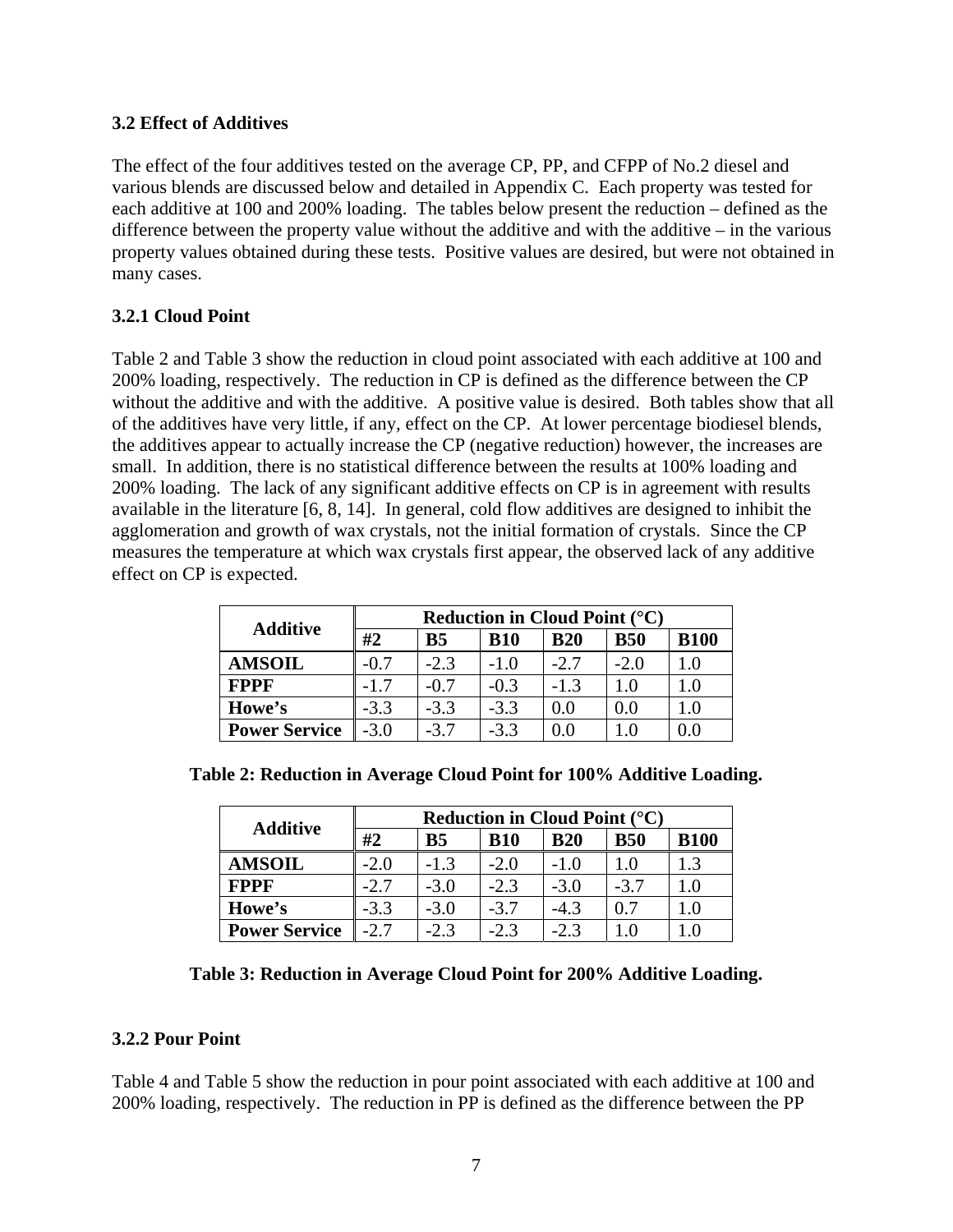without the additive and with the additive. A positive value is desired. The entries that are highlighted in yellow correspond to cases when the PP for the samples with the additive was  $\lt$ -52°C (the operating limit for the PP tester). The PP was set to -52°C (see data in Appendix C) to calculate the reduction in PP and thus the reduction in PP is greater than the value shown in the tables. Both tables show that all of the additives have a significant effect on PP, particularly for blends with less than 50% biodiesel. Comparing the results in Table 4 to those in Table 5, we observe a noticeable reduction in PP for B50 as loading is increased for 2 of the additives (FPPF and Power Service). The additive loading appears to have very little, if any, effect on B100. The biodiesel used in the present study is a soy methyl ester (SME). Shrestha et al. [14] used different additives than the present study in SME biodiesel (B100) and observed the same result; additive loading had very effect on PP. The additives used by Shrestha et al. [14] and the additives used in the current study were formulated for diesel fuel. A significant reduction in the PP of B100 might be achieved through the use of cold flow additives designed for biodiesel.

| <b>Additive</b>      | <b>Reduction in Pour Point (<math>^{\circ}</math>C)</b> |                |             |            |            |             |  |
|----------------------|---------------------------------------------------------|----------------|-------------|------------|------------|-------------|--|
|                      | #2                                                      | B <sub>5</sub> | <b>B</b> 10 | <b>B20</b> | <b>B50</b> | <b>B100</b> |  |
| <b>AMSOIL</b>        | >14.3                                                   | >19.0          | >25.0       | >31.3      | >40.0      | 10.0        |  |
| <b>FPPF</b>          | >14.3                                                   | >19.0          | >25.0       | >31.3      | 8.0        | 2.0         |  |
| Howe's               | >14.3                                                   | >19.0          | 18.0        | 10.3       | 4.0        | 3.0         |  |
| <b>Power Service</b> | >14.3                                                   | 5190           | >25.0       | >31.3      | 9.7        | 2.3         |  |

| <b>Additive</b>      |       |            |            | <b>Reduction in Pour Point (<math>^{\circ}</math>C)</b> |            |             |
|----------------------|-------|------------|------------|---------------------------------------------------------|------------|-------------|
|                      | #2    | <b>B5</b>  | <b>B10</b> | <b>B20</b>                                              | <b>B50</b> | <b>B100</b> |
| <b>AMSOIL</b>        | >14.3 | >19.0      | >25.0      | >31.3                                                   | 29.0       | 11.0        |
| <b>FPPF</b>          | >14.3 | >19.0      | >25.0      | >31.3                                                   | 37.0       | 6.0         |
| Howe's               | >14.3 | >19.0      | 21.7       | 20.3                                                    | 6.0        | 3.0         |
| <b>Power Service</b> | >14.3 | $\sim$ 190 | >25.0      | >31.3                                                   | 36.3       | 7.0         |

**Table 4: Reduction in Average Pour Point for 100% Additive Loading.** 

|  |  | Table 5: Reduction in Average Pour Point for 200% Additive Loading. |
|--|--|---------------------------------------------------------------------|
|--|--|---------------------------------------------------------------------|

#### **3.2.3 Cold Filter Plugging Point**

Table 6 and Table 7 show the reduction in CFPP associated with each additive at 100 and 200% loading, respectively. The reduction in CFPP is defined as the difference between the CFPP without the additive and with the additive. A positive value is desired. At 100% loading, one of the additives (AMSOIL) reduced the CFPP significantly for B20 and lower blends, and all of the additives reduced the CFPP for B5 and No. 2 diesel. Raising the additive loading from 100% (Table 6) to 200% (Table 7) either had little effect, or was detrimental, causing a rise in the CFPP for intermediate blends (compare AMSOIL in Table 6 and Table 7). There was some improvement with loading for some additive/blend combinations (for example the Power Service additive with B20), but there were no observable trends. None of the additives had a noticeable effect on the CFPP of B100 at either loading, and only one of the additives (AMSOIL) had a slight effect on the CFPP of B50 at 200% loading. As previously discussed in relation to the PP,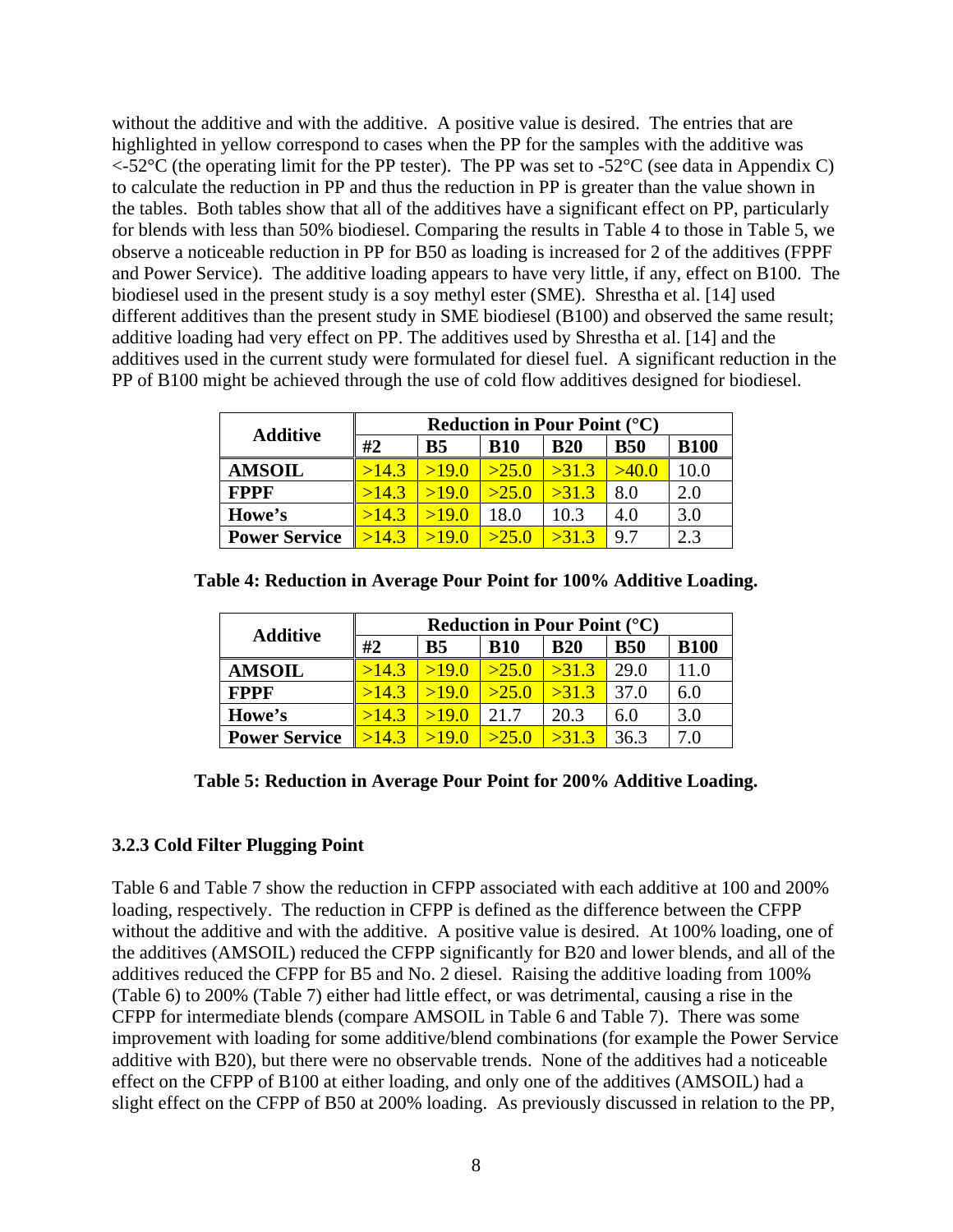| <b>Additive</b>      | Reduction in Cold Filter Plugging Point (°C) |                |            |            |            |             |  |  |  |  |
|----------------------|----------------------------------------------|----------------|------------|------------|------------|-------------|--|--|--|--|
|                      | #2                                           | B <sub>5</sub> | <b>B10</b> | <b>B20</b> | <b>B50</b> | <b>B100</b> |  |  |  |  |
| <b>AMSOIL</b>        | 13.0                                         | 13.7           | 12.3       | 13.3       | 0.0        | $-2.7$      |  |  |  |  |
| <b>FPPF</b>          | 14.7                                         | 14.7           | 14.3       | 5.0        | $-2.0$     | $-1.7$      |  |  |  |  |
| Howe's               | 11.7                                         | 12.7           | 5.7        | 2.3        | $-2.0$     | $-1.7$      |  |  |  |  |
| <b>Power Service</b> | 11.3                                         | 13.7           | 10.0       | 6.3        | $-2.0$     | $-2.3$      |  |  |  |  |

the use of additives specifically designed for biodiesel might allow for a significant reduction in the CFPP of B50 and B100.

|  |  |  | Table 6: Reduction in Average Cold Filter Plugging Point for 100% Additive Loading. |  |
|--|--|--|-------------------------------------------------------------------------------------|--|
|  |  |  |                                                                                     |  |

| <b>Additive</b>      | Reduction in Cold Filter Plugging Point $({}^{\circ}C)$ |           |            |            |            |             |  |  |  |  |  |
|----------------------|---------------------------------------------------------|-----------|------------|------------|------------|-------------|--|--|--|--|--|
|                      | #2                                                      | <b>B5</b> | <b>B10</b> | <b>B20</b> | <b>B50</b> | <b>B100</b> |  |  |  |  |  |
| <b>AMSOIL</b>        | 13.0                                                    | 8.7       | 5.0        | 2.7        | 6.0        | $-2.7$      |  |  |  |  |  |
| <b>FPPF</b>          | 12.0                                                    | 12.3      | 12.7       | 11.3       | $-2.0$     | $-1.7$      |  |  |  |  |  |
| Howe's               | 12.0                                                    | 10.3      | 10.0       | 2.3        | $-3.0$     | $-2.7$      |  |  |  |  |  |
| <b>Power Service</b> | 11.7                                                    | 12.7      | 13.3       | 11.7       | -1.0       | -2.7        |  |  |  |  |  |

|  |  | Table 7: Reduction in Average Cold Filter Plugging Point for 200% Additive Loading. |  |
|--|--|-------------------------------------------------------------------------------------|--|
|  |  |                                                                                     |  |

### **4. Conclusions and Recommendations**

The effect of four cold flow additives on the cloud point (CP), pour point (PP), and cold filter plugging point (CFPP) of biodiesel blends was measured. The additives were tested at the recommended mixture levels (100% loading) and twice the recommended level (200% loading). Soybean biodiesel (soy methyl ester) and low sulfur No. 2 diesel were used in the preparation of the fuel blends which consisted of No. 2 diesel, B5, B10, B20, B50 and B100.

The results for fuel blends without the additives indicate that a simple volume average mixing rule can be employed to estimate the CP of intermediate blends (B5, B10, B20, and B50). A linear correlation of CFPP with CP was observed, in agreement with the literature. As the biodiesel content in the blend is increased, the difference between the CP, PP, and CFPP decreases. For the B50 and B100 tests, the average PP was slightly greater than the CFPP  $(< 2^{\circ}C$ ), which is physically unrealistic. However, this slight difference was reasonable when the accuracies of the separate PP and CFPP tests are taken into account.

Introducing additives into the blends had no noticeable effect on CP at either loading which is in agreement with the literature. At 100% loading, all four additives were effective in decreasing the pour point, particularly for B50 blends and lower (B50, B20, B10, B5, and No. 2 diesel). One of the additives (AMSOIL) produced a significant reduction in CFPP for B20 and lower blends, and another two additives (FPPF and Power Service) caused a significant reduction in CFPP for B10 blends and lower.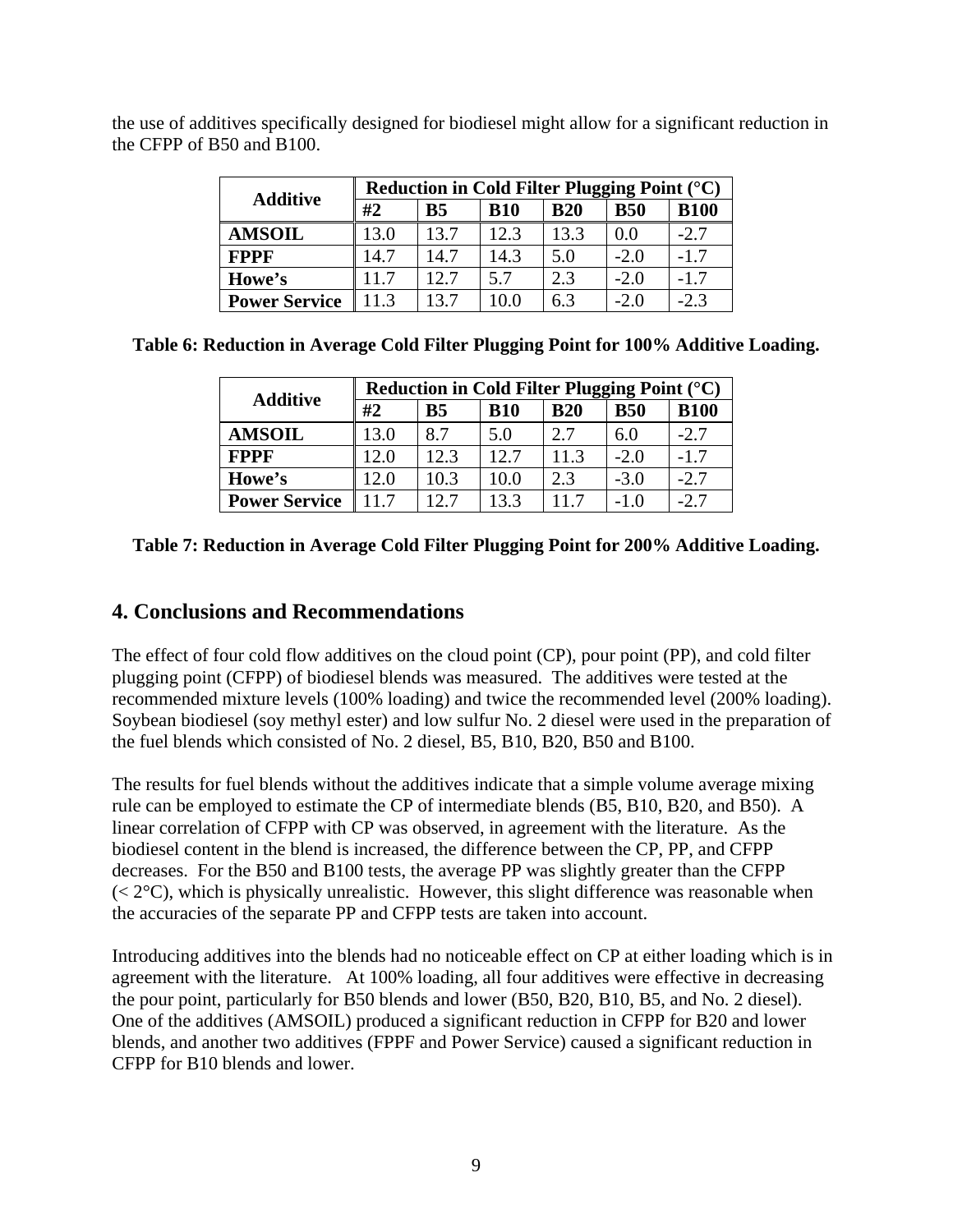Increasing the additive loading from 100% to 200% tended to decrease PP at higher biodiesel percent blends; three of the additives at 200% loading caused a significant decrease in PP for B50 blends and lower. An increase in additive loading had very little effect on the PP of B100. No general trend could be established for the effect of increased additive loading on CFPP with some additive/blend combinations showing a slight increase in CFPP and some showing a slight decrease in CFPP. None of the additives were effective in reducing the CFPP of B50 and B100.

The current work adds to the limited body of knowledge regarding the effects of additives on the cold flow properties of biodiesel blends however, significant work remains. The four additives used in the present study were formulated for diesel fuel and constitute a limited number of the available commercial products. More additives should be tested and tests using additives specifically designed for biodiesel should be conducted to see if larger reductions can be achieved in PP and CFPP for intermediate and high percentage biodiesel blends. In addition, ultra low sulfur diesel (ULSD) should be used in future testing since marine fuel will transition to ULSD in 2012.

### **References**

- [1] ASTM D 2500, "Standard Test Method for Cloud Point of Petroleum Products", ASTM International.
- [2] ASTM D 97, "Standard Test Method for Pour Point of Petroleum Products", ASTM International.
- [3] ASTM D 6371, "Standard Test Method for Cold Filter Plugging Point of Diesel and Heating Fuels", ASTM International.
- [4] Dunn, R. O. and Bagby, M. O., "Low-temperature properties of triglyceride-based diesel fuels. Transesterified methyl esters and petroleum middle distillate/ester blends", *Journal of the American Oil Chemists' Society*, **72**(8):895-903, 1995.
- [5] Dunn, R. O. and Bagby, M. O., "Low-Temperature Filterability Properties of Alternative Diesel Fuels from Vegetable Oils", National Biodiesel Board, (National Biodiesel Board Report, August 1, 1996,

http://www.biodiesel.org/resources/reportsdatabase/reports/gen/19960801\_gen-150.pdf).

- [6] Dunn, R. O., Shockley, M. W. and Bagby, M. O., "Improving the Low-Temperature Properties of Alternative Diesel Fuels: Vegetable Oil-Derived Methyl Esters", *Journal of the American Oil Chemists' Society*, **73**(12):1719-1728, 1996.
- [7] Knothe, K., Dunn, R. O. and Bagby, M. O., "Biodiesel: The Use of Vegetable Oils and Their Derivatives as Alternative Diesel Fuels", National Center for Agricultural Utilization Research, USDA/ARS, *ACS Symposium Series*, 666:172-208, 1997.
- [8] Chiu, C.-W., Schumacher, L. G. and Suppes, G. J., "Impact of cold flow improvers on soybean biodiesel blend", *Biomass and Bioenergy*, **27**(5):485-491, 2004.
- [9] Conley, S. P. and Tao, B., "Biodiesel Quality: Is All Biodiesel Created Equal?", Purdue Extension BioEnergy Series Report, ID-338, (December, 2006, http://www.ces.purdue.edu/extmedia/ID/ID-338.pdf).
- [10] Joshi, R. M. and Pegg, M. J., "Flow properties of biodiesel fuel blends at low temperatures", *Fuel*, 86:143-151, 2007.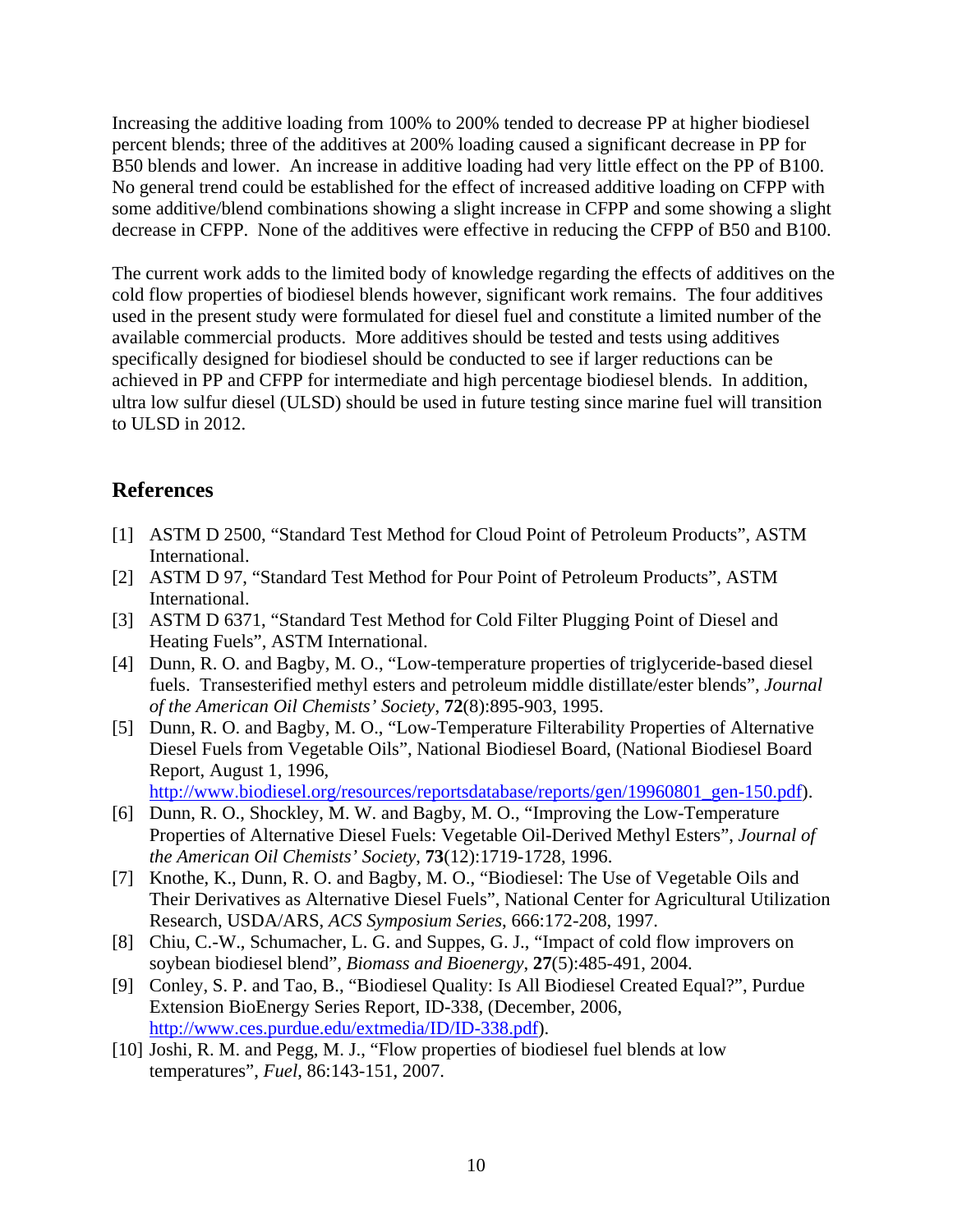- [11] Antolin, G., Tinaut, F. V., Biceno, Y., Castano, V., Perez, C. and Ramirez, A. I., "Optimisation of biodiesel production by sunflower oil transesterification", *Bioresource Technology*, **83**(2):111-114, 2002.
- [12] Encinar, J. M., Gonazlez, J. F. and Rodriguez-Reinares, A., "Ethanolysis of used frying oil. Biodiesel preparation and characterization", *Fuel Processing Technology*, **88**(5): 513-522, 2007.
- [13] Encinar, J. M., Gonazlez, J. F. and Rodriguez-Reinares, A., "Biodiesel from Used Frying Oil. Variables Affecting the Yields and Characteristics of the Biodiesel", *Industrial and Engineering Chemistry Research*, **44**(15):5491-5499, 2005.
- [14] Shrestha, D. S., Van Gerpen, J. and Thompson, J., "Effectiveness of Cold Flow Additives" on Various Biodiesels, Diesel, and Their Blends", *Transactions of the American Society of Agricultural and Biological Engineers*, **51**(4):1365-1370, 2008.
- [15] Lee, I, Johnson, L. A. and Hammond, E. G., "Reducing the Crystallization Temperature of Biodiesel by Winterizing Methyl Soyate", *Journal of the American Oil Chemists' Society*, **73**(5):631-636, 1996.
- [16] Benjumea, P., Agudelo, J. and Agudelo, A., "Basic properties of palm oil biodiesel-diesel blends", *Fuel*, **87**:2069-2075, 2008.

### **Acknowledgements**

Paul McHale, Undergraduate Research Assistant, Department of Chemical Engineering, University of Minnesota Duluth, spent countless hours setting up the test equipment, writing test procedures, and conducting the tests.

Sandy Winek, Residual Fuel Sales Representative, Murphy Oil Corporation, Superior, WI refinery, arranged for the donation of No. 2 diesel and soybean biodiesel used in this work.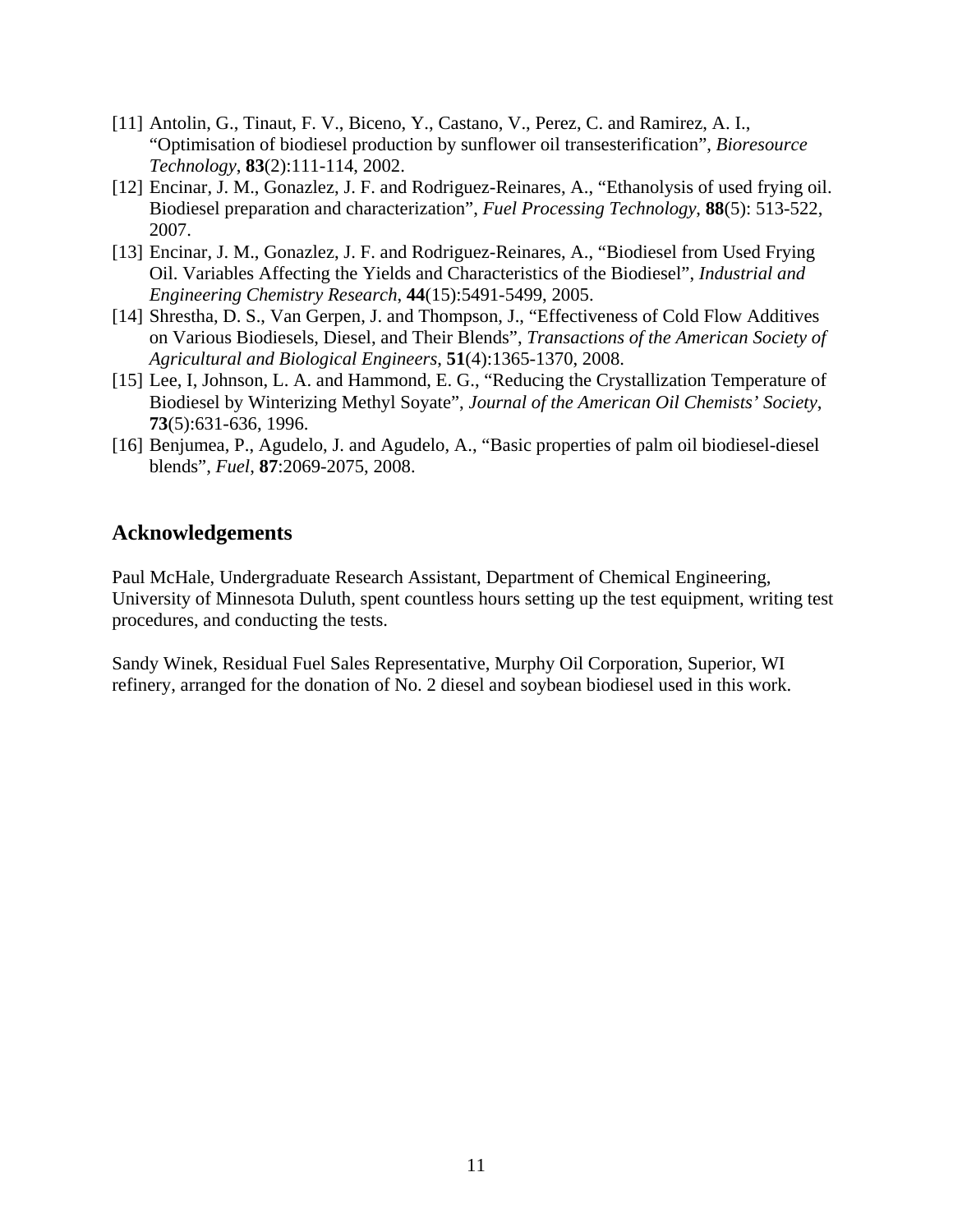# **Appendix A**

### **Sample Volume and Blend Uncertainties**

#### **Blend Uncertainty Example: B10**

- **Total Sample Volume** of 300 mL:  $V_{total} = 300$  mL
	- o One full 250 mL graduated cylinder of #2 diesel:  $V_1 = 250 \pm 1.4$  mL
	- o 20 mL of #2 diesel in a 50 mL graduated cylinder:  $V_2 = 20 \pm 0.4$  mL
	- o 30 mL of B100 in a 50 mL graduated cylinder:  $V_3 = V_{B100} = 30 \pm 0.4$  mL
- Uncertainty in Total Sample Volume: ΔV<sub>total</sub>

$$
V_{\text{total}} = V_1 + V_2 + V_3
$$
\n
$$
\Delta V_{\text{total}} = \sqrt{\left(\frac{\partial V_{\text{total}}}{\partial V_1} \Delta V_1\right)^2 + \left(\frac{\partial V_{\text{total}}}{\partial V_2} \Delta V_2\right)^2 + \left(\frac{\partial V_{\text{total}}}{\partial V_3} \Delta V_3\right)^2}
$$
\n
$$
= \sqrt{(\Delta V_1)^2 + (\Delta V_2)^2 + (\Delta V_3)^2}
$$
\n
$$
= \sqrt{(1.4 \text{ mL})^2 + (0.4 \text{ mL})^2 + (0.4 \text{ mL})^2}
$$
\n
$$
\Delta V_{\text{total}} = \pm 1.5 \text{ mL}
$$
\n
$$
V_{\text{total}} = 300 \pm 1.5 \text{ mL}
$$

- **Biodiesel Volume Fraction:**  $BVF = V_{B100}/V_{total} = 30/300 = 0.1$  (B10)
- **Uncertainty in Biodiesel Volume Fraction:** ΔBVF

$$
BVF = \frac{V_{B100}}{V_{total}}
$$
  
\n
$$
\Delta BVF = \sqrt{\left(\frac{\partial BVF}{\partial V_{total}}\Delta V_{total}\right)^{2} + \left(\frac{\partial BVF}{\partial V_{B100}}\Delta V_{B100}\right)^{2}}
$$
  
\n
$$
= \sqrt{\left(\frac{V_{B100}}{V_{total}^{2}}\Delta V_{total}\right)^{2} + \left(\frac{1}{V_{total}}\Delta V_{B100}\right)^{2}}
$$
  
\n
$$
= \sqrt{\left(\frac{30 \text{ mL}}{(300 \text{ mL})^{2}}1.5 \text{ mL}\right)^{2} + \left(\frac{1}{300 \text{ mL}}0.4 \text{ mL}\right)^{2}}
$$
  
\n
$$
\Delta BVF = \pm 0.0014 \qquad BVF = 0.1 \pm 0.0014
$$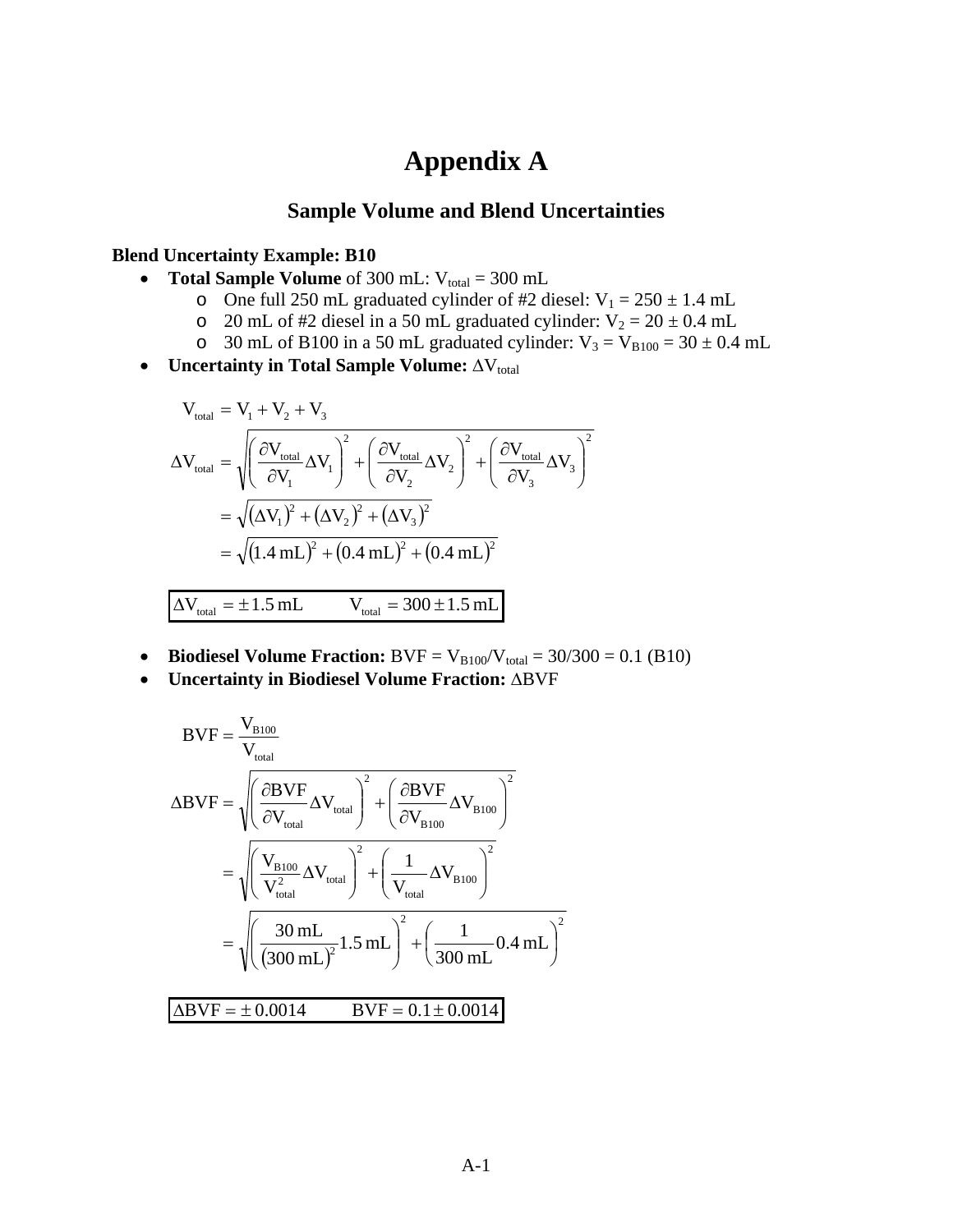| <b>Blend</b>   | <b>Total Volume</b><br>$(\pm$ Uncertainty) | <b>B100 Volume Fraction</b><br>$(\pm$ Uncertainty) |
|----------------|--------------------------------------------|----------------------------------------------------|
| <b>B100</b>    | $300 \pm 1.5$ mL                           | 1.0                                                |
| <b>B50</b>     | $300 \pm 2.0$ mL                           | $0.5 \pm 0.0057$                                   |
| <b>B20</b>     | $300 \pm 1.5$ mL                           | $0.2 \pm 0.0022$                                   |
| <b>B10</b>     | $300 \pm 1.5$ mL                           | $0.1 \pm 0.0014$                                   |
| B <sub>5</sub> | $300 \pm 1.5$ mL                           | $0.05 \pm 0.0014$                                  |
| #2 Diesel      | $300 \pm 1.5$ mL                           | 0.0                                                |

**Table 8: Sample total volume and blend uncertainties.**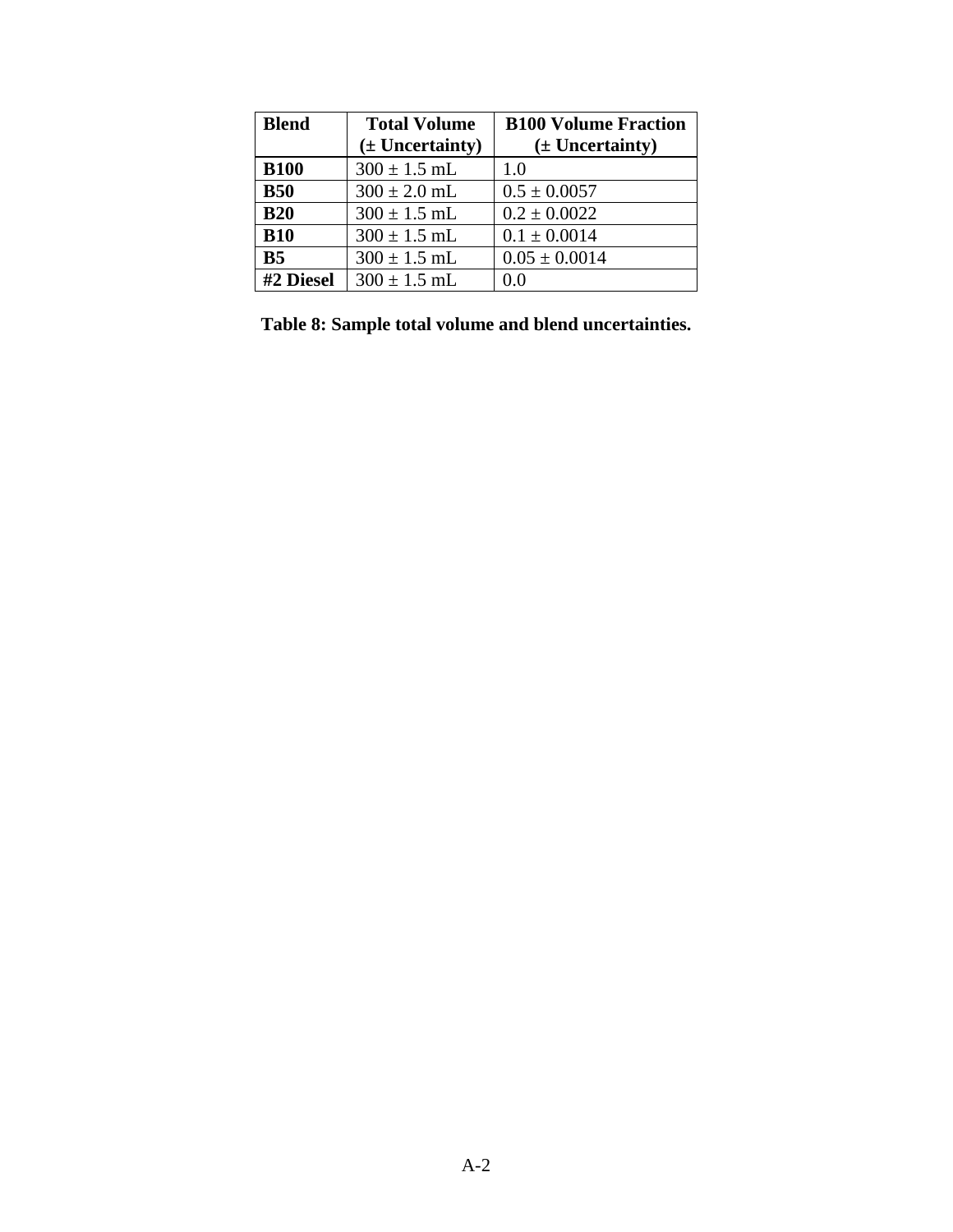# **Appendix B**

### **Additive Loading Uncertainties**

#### **Additive Loading Uncertainty Example: B10 with AMSOIL at 100% Loading**

- Additives were mixed with 300 mL samples of each blend.
- The volume of additive used for each loading was measured using a 100-1000 μL pipette with an accuracy of  $\pm$  6 μL. The pipette volume was adjustable in increments of 5 μL. Table 9 shows the volume of additive used for each of the loadings.

| <b>Additive</b>      |                            | <b>Recommended</b><br>$(100\%$ Loading) |                     | <b>Actual Added</b><br>$(100\%$ Loading) |                            | <b>Actual Added</b><br>$(200\%$ Loading) |
|----------------------|----------------------------|-----------------------------------------|---------------------|------------------------------------------|----------------------------|------------------------------------------|
|                      | <b>Volume</b><br>$(\mu L)$ | <b>Volume</b><br><b>Ratio</b>           | Volume<br>$(\mu L)$ | <b>Volume</b><br><b>Ratio</b>            | <b>Volume</b><br>$(\mu L)$ | <b>Volume</b><br><b>Ratio</b>            |
| <b>AMSOIL</b>        | 937.5                      | 0.003125                                | 935                 | 0.003117                                 | 1870                       | 0.006233                                 |
| <b>FPPF</b>          | 300.0                      | 0.001                                   | 300                 | 0.001                                    | 600                        | 0.002                                    |
| <b>Power Service</b> | 750.0                      | 0.0025                                  | 750                 | 0.0025                                   | 1500                       | 0.005                                    |
| Howe's               | 468.8                      | 0.0015625                               | 465                 | 0.00155                                  | 930                        | 0.0031                                   |

#### **Table 9: Volume of additive mixed with 300 mL sample for 100% and 200% loadings compared to recommended volume of additive for 100% loading.**

- **Additive Volume Ratio:**  $AVR = V_{add}/V_{total} = 0.935/300 = 0.003117$ 
	- o 300 mL sample of B10: Vtotal =  $300 \pm 1.5$  mL
	- o AMSOIL additive volume using pipette:  $V_{\text{add}} = 935 \pm 6 \mu L$
- **Uncertainty in Additive Volume Ratio:** ΔAVR

$$
AVR = \frac{V_{\text{total}}}{V_{\text{total}}}
$$
  
\n
$$
\Delta AVR = \sqrt{\left(\frac{\partial AVR}{\partial V_{\text{total}}}\Delta V_{\text{total}}\right)^{2} + \left(\frac{\partial AVR}{\partial V_{\text{add}}}\Delta V_{\text{add}}\right)^{2}}
$$
  
\n
$$
= \sqrt{\left(\frac{V_{\text{add}}}{V_{\text{total}}^{2}}\Delta V_{\text{total}}\right)^{2} + \left(\frac{1}{V_{\text{total}}}\Delta V_{\text{add}}\right)^{2}}
$$
  
\n
$$
= \sqrt{\left(\frac{0.935 \text{ mL}}{(300 \text{ mL})^{2}}1.5 \text{ mL}\right)^{2} + \left(\frac{1}{300 \text{ mL}}0.006 \text{ mL}\right)^{2}}
$$
  
\n
$$
\Delta AVR = \pm 2.54E - 05 \qquad AVR = 0.003117 \pm 2.54E - 05
$$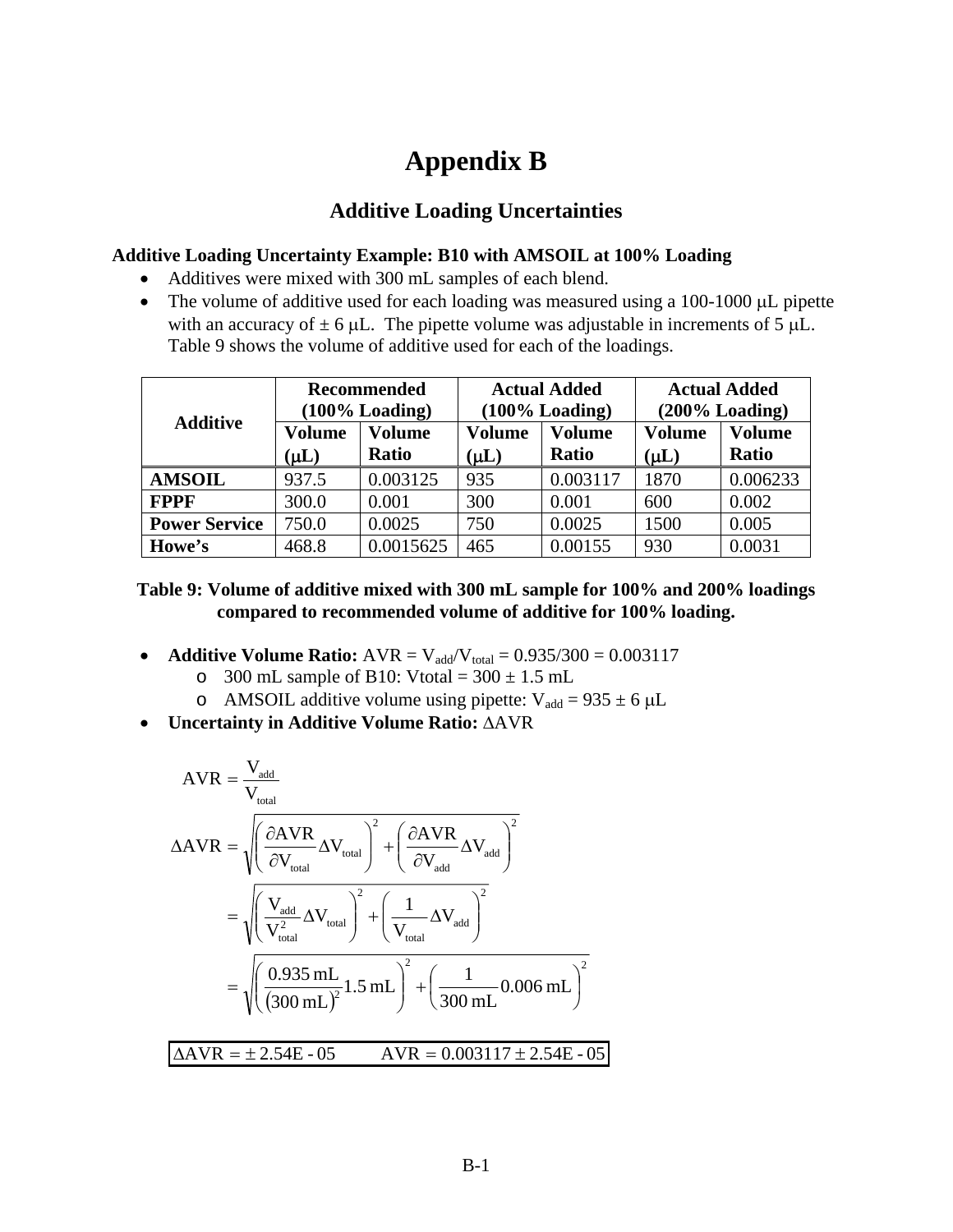| <b>Blend</b>   |               | <b>Uncertainty in Additive Volume Ratio</b> |                      |          |  |  |  |  |  |  |  |  |
|----------------|---------------|---------------------------------------------|----------------------|----------|--|--|--|--|--|--|--|--|
|                | <b>AMSOIL</b> | <b>FPPF</b>                                 | <b>Power Service</b> | Howe's   |  |  |  |  |  |  |  |  |
| <b>B100</b>    | 2.54E-05      | 2.06E-05                                    | 2.36E-05             | 2.14E-05 |  |  |  |  |  |  |  |  |
| <b>B50</b>     | 2.88E-05      | 2.11E-05                                    | 2.60E-05             | 2.25E-05 |  |  |  |  |  |  |  |  |
| <b>B20</b>     | 2.54E-05      | 2.06E-05                                    | 2.36E-05             | 2.14E-05 |  |  |  |  |  |  |  |  |
| <b>B10</b>     | 2.54E-05      | 2.06E-05                                    | 2.36E-05             | 2.14E-05 |  |  |  |  |  |  |  |  |
| B <sub>5</sub> | 2.54E-05      | 2.06E-05                                    | 2.36E-05             | 2.14E-05 |  |  |  |  |  |  |  |  |
| #2 Diesel      | 2.54E-05      | 2.06E-05                                    | 2.36E-05             | 2.14E-05 |  |  |  |  |  |  |  |  |

**Table 10: Uncertainty in Additive Volume Ratio for 100% loading.** 

| <b>Blend</b>   | <b>Uncertainty in Additive Volume Ratio</b> |             |                      |          |  |  |  |  |  |  |  |
|----------------|---------------------------------------------|-------------|----------------------|----------|--|--|--|--|--|--|--|
|                | <b>AMSOIL</b>                               | <b>FPPF</b> | <b>Power Service</b> | Howe's   |  |  |  |  |  |  |  |
| <b>B100</b>    | 2.98E-05                                    | 2.12E-05    | 2.67E-05             | 2.28E-05 |  |  |  |  |  |  |  |
| <b>B50</b>     | 3.55E-05                                    | 2.21E-05    | 3.09E-05             | 2.48E-05 |  |  |  |  |  |  |  |
| <b>B20</b>     | 2.98E-05                                    | 2.12E-05    | 2.67E-05             | 2.28E-05 |  |  |  |  |  |  |  |
| <b>B10</b>     | 2.98E-05                                    | 2.12E-05    | 2.67E-05             | 2.28E-05 |  |  |  |  |  |  |  |
| B <sub>5</sub> | 2.98E-05                                    | 2.12E-05    | 2.67E-05             | 2.28E-05 |  |  |  |  |  |  |  |
| #2 Diesel      | 2.98E-05                                    | 2.12E-05    | 2.67E-05             | 2.28E-05 |  |  |  |  |  |  |  |

**Table 11: Uncertainty in Additive Volume Ratio for 200% loading.**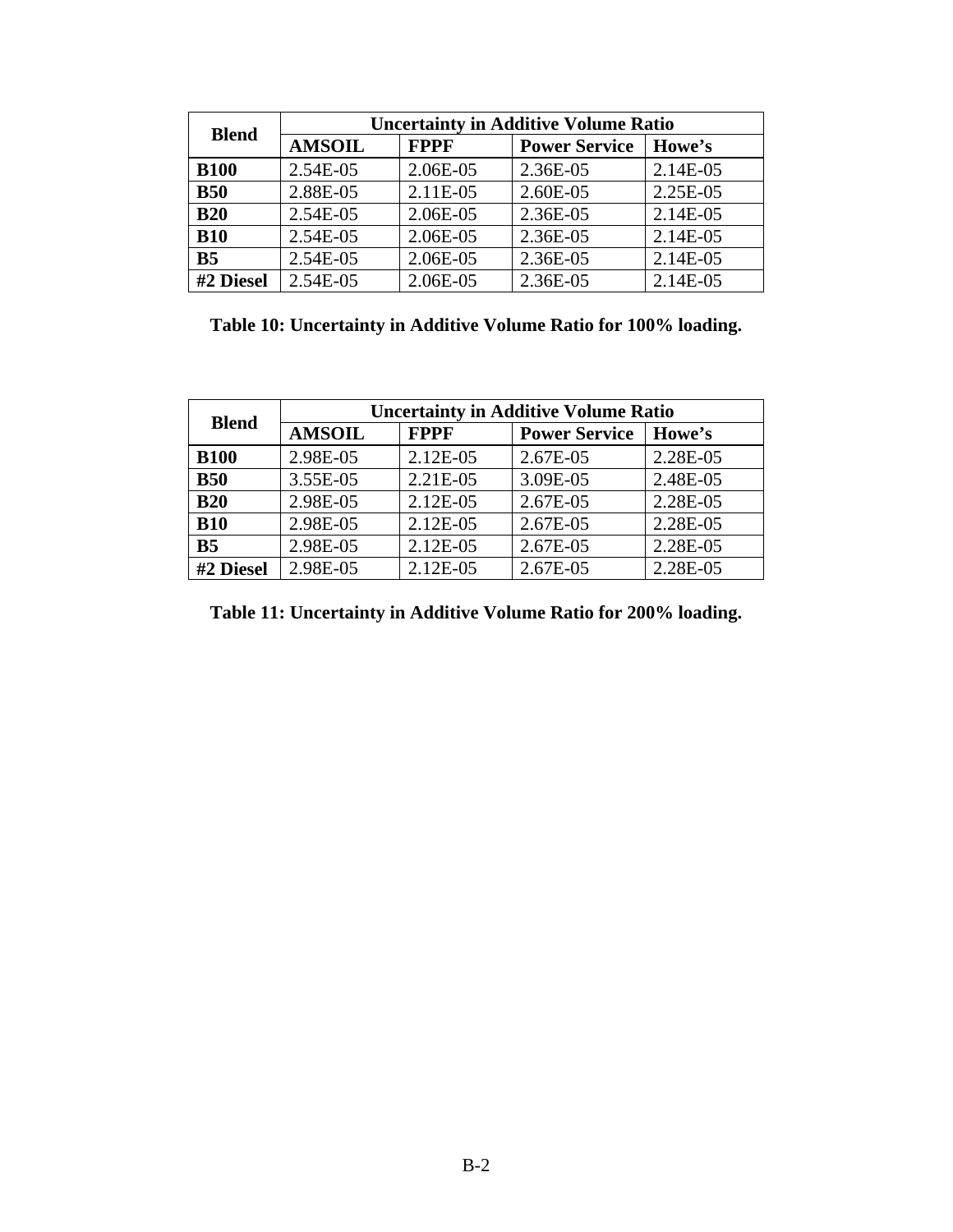# **Appendix C**

## **Experimental Data for CP, PP, and CFPP**

Note: The Pour Point values that are **highlighted in yellow** are set to -52°C which was the observed lower limit for the testing equipment. The actual Pour Point in these cases is  $\langle -52^{\circ}$ C.

## **No Additives**

| <b>Blend</b> |             |          | Cloud Point (deg C) |       |         |       | Pour Point (deg C) |       |         |                    |                | CFPP (deg C) |         |
|--------------|-------------|----------|---------------------|-------|---------|-------|--------------------|-------|---------|--------------------|----------------|--------------|---------|
|              |             |          | <b>Test Number</b>  |       |         |       | <b>Test Number</b> |       |         | <b>Test Number</b> |                |              |         |
|              | %           |          |                     |       | Average |       |                    |       | Average |                    |                |              | Average |
| <b>Name</b>  | <b>B100</b> | 1        | $\overline{2}$      | 3     |         | 1     | 2                  | 3     |         |                    | $\overline{2}$ | 3            |         |
| <b>B100</b>  | 100         | $\Omega$ | $\Omega$            | 0     | 0.0     | $-2$  | $-2$               | $-2$  | $-2.0$  | $-3$               | $-4$           | $-4$         | $-3.7$  |
| <b>B50</b>   | 50          | $-9$     | -9                  | -9    | $-9.0$  | $-12$ | $-12$              | $-12$ | $-12.0$ | $-14$              | $-14$          | $-14$        | $-14.0$ |
| <b>B20</b>   | 20          | $-15$    | $-15$               | $-15$ | $-15.0$ | $-20$ | $-21$              | $-21$ | $-20.7$ | $-18$              | $-19$          | $-19$        | $-18.7$ |
| <b>B10</b>   | 10          | $-18$    | $-17$               | $-17$ | $-17.3$ | $-27$ | $-27$              | $-27$ | $-27.0$ | $-19$              | $-19$          | $-19$        | $-19.0$ |
| <b>B5</b>    | 5           | $-19$    | $-18$               | $-19$ | $-18.7$ | $-34$ | $-33$              | $-32$ | $-33.0$ | $-22$              | $-19$          | $-20$        | $-20.3$ |
| #2 Diesel    | 0           | $-20$    | $-20$               | $-19$ | $-19.7$ | $-40$ | $-37$              | $-36$ | $-37.7$ | $-21$              | $-21$          | $-20$        | $-20.7$ |

### **AMSOIL ‐ 100% Loading**

| <b>Blend</b> |                    |       | Cloud Point (deg C) |       |         |       | Pour Point (deg C) |       |         |                    |       | CFPP (deg C) |         |
|--------------|--------------------|-------|---------------------|-------|---------|-------|--------------------|-------|---------|--------------------|-------|--------------|---------|
|              | <b>Test Number</b> |       |                     |       |         |       | <b>Test Number</b> |       |         | <b>Test Number</b> |       |              |         |
|              | %                  |       |                     |       | Average |       |                    |       | Average |                    |       |              | Average |
| <b>Name</b>  | <b>B100</b>        | 1     | 2                   | 3     |         | 1     | $\overline{2}$     | 3     |         |                    | 2     | 3            |         |
| <b>B100</b>  | 100                | $-1$  | $-1$                | $-1$  | $-1.0$  | $-12$ | $-12$              | $-12$ | $-12.0$ | $-1$               | $-1$  | $-1$         | $-1.0$  |
| <b>B50</b>   | 50                 | $-10$ | -6                  | $-5$  | $-7.0$  | $-52$ | $-52$              | $-52$ | $-52.0$ | $-14$              | $-14$ | $-14$        | $-14.0$ |
| <b>B20</b>   | 20                 | $-12$ | $-12$               | $-13$ | $-12.3$ | $-52$ | $-52$              | $-52$ | $-52.0$ | $-32$              | $-33$ | $-31$        | $-32.0$ |
| <b>B10</b>   | 10                 | $-19$ | $-16$               | $-14$ | $-16.3$ | $-52$ | $-52$              | $-52$ | $-52.0$ | -30                | $-32$ | $-32$        | $-31.3$ |
| <b>B5</b>    | 5                  | $-16$ | $-17$               | $-16$ | $-16.3$ | $-52$ | $-52$              | $-52$ | $-52.0$ | $-34$              | $-34$ | -34          | $-34.0$ |
| #2 Diesel    | 0                  | $-21$ | $-18$               | $-18$ | $-19.0$ | $-52$ | $-52$              | $-52$ | $-52.0$ | $-34$              | $-34$ | $-33$        | $-33.7$ |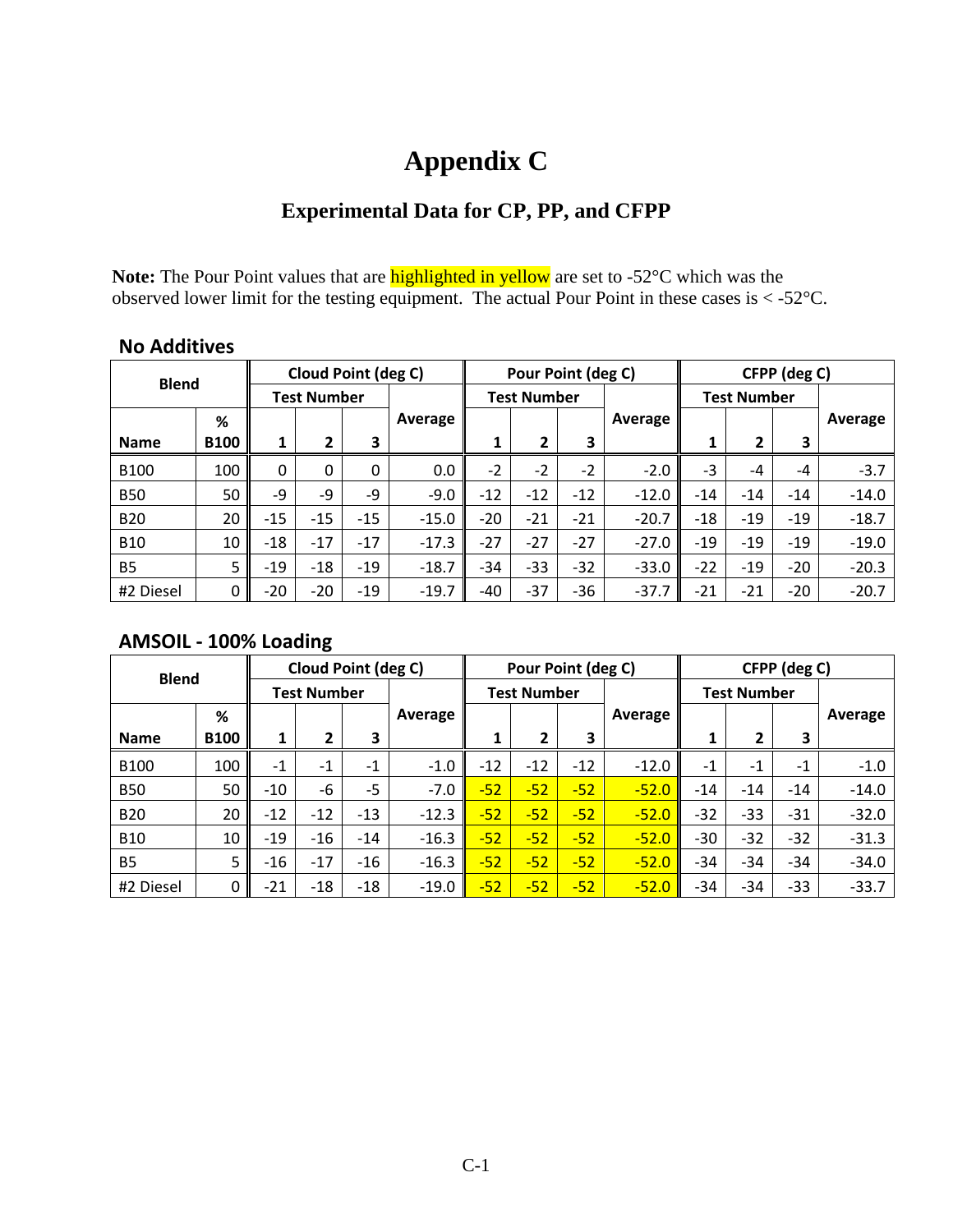**FPPF ‐ 100% Loading**

| <b>Blend</b> |             |       | <b>Cloud Point (deg C)</b> |       |         |                    | Pour Point (deg C) |       |         |                    |       | CFPP (deg C) |         |
|--------------|-------------|-------|----------------------------|-------|---------|--------------------|--------------------|-------|---------|--------------------|-------|--------------|---------|
|              |             |       | <b>Test Number</b>         |       |         | <b>Test Number</b> |                    |       |         | <b>Test Number</b> |       |              |         |
|              | %           |       |                            |       | Average |                    |                    |       | Average |                    |       |              | Average |
| <b>Name</b>  | <b>B100</b> | 1     | 2                          | 3     |         | 1                  | 2                  | 3     |         | 1                  | 2     | 3            |         |
| <b>B100</b>  | 100         | $-1$  | $-1$                       | $-1$  | $-1.0$  | $-4$               | $-4$               | $-4$  | $-4.0$  | $-2$               | $-2$  | $-2$         | $-2.0$  |
| <b>B50</b>   | 50          | $-10$ | $-10$                      | $-10$ | $-10.0$ | $-20$              | $-20$              | $-20$ | $-20.0$ | $-12$              | $-12$ | $-12$        | $-12.0$ |
| <b>B20</b>   | 20          | $-14$ | $-14$                      | $-13$ | $-13.7$ | $-52$              | $-52$              | $-52$ | $-52.0$ | $-24$              | $-24$ | $-23$        | $-23.7$ |
| <b>B10</b>   | 10          | $-17$ | $-17$                      | $-17$ | $-17.0$ | $-52$              | $-52$              | $-52$ | $-52.0$ | $-34$              | $-34$ | $-32$        | $-33.3$ |
| <b>B5</b>    | 5           | $-19$ | $-19$                      | $-16$ | $-18.0$ | $-52$              | $-52$              | $-52$ | $-52.0$ | $-35$              | $-35$ | $-35$        | $-35.0$ |
| #2 Diesel    | 0           | $-20$ | $-17$                      | $-17$ | $-18.0$ | $-52$              | $-52$              | $-52$ | $-52.0$ | $-36$              | $-35$ | $-35$        | $-35.3$ |

# **Howe's ‐ 100% Loading**

| <b>Blend</b> |             |       | Cloud Point (deg C) |       |         |       | Pour Point (deg C) |       |         |                    |       | CFPP (deg C) |         |
|--------------|-------------|-------|---------------------|-------|---------|-------|--------------------|-------|---------|--------------------|-------|--------------|---------|
|              |             |       | <b>Test Number</b>  |       |         |       | <b>Test Number</b> |       |         | <b>Test Number</b> |       |              |         |
|              | %           |       |                     |       | Average |       |                    |       | Average |                    |       |              | Average |
| <b>Name</b>  | <b>B100</b> | 1     | 2                   | 3     |         | 1     | 2                  | З     |         |                    | 2     | 3            |         |
| <b>B100</b>  | 100         | $-1$  | $-1$                | $-1$  | $-1.0$  | $-5$  | $-5$               | $-5$  | $-5.0$  | $-2$               | $-2$  | $-2$         | $-2.0$  |
| <b>B50</b>   | 50          | $-9$  | $-9$                | $-9$  | $-9.0$  | $-16$ | $-16$              | $-16$ | $-16.0$ | $-12$              | $-12$ | $-12$        | $-12.0$ |
| <b>B20</b>   | 20          | $-15$ | $-15$               | $-15$ | $-15.0$ | $-31$ | -31                | $-31$ | $-31.0$ | $-21$              | $-21$ | $-21$        | $-21.0$ |
| <b>B10</b>   | 10          | $-14$ | $-14$               | $-14$ | $-14.0$ | $-45$ | -45                | $-45$ | $-45.0$ | $-24$              | $-26$ | $-24$        | $-24.7$ |
| <b>B5</b>    | 5           | $-16$ | $-15$               | $-15$ | $-15.3$ | $-52$ | $-52$              | $-52$ | $-52.0$ | -33                | $-33$ | $-33$        | $-33.0$ |
| #2 Diesel    | 0           | $-16$ | $-17$               | $-16$ | $-16.3$ | $-52$ | $-52$              | $-52$ | $-52.0$ | $-33$              | $-32$ | $-32$        | $-32.3$ |

# **Power Service ‐ 100% Loading**

| <b>Blend</b>   |                    | Cloud Point (deg C) |                |       |                    |       | Pour Point (deg C) |       |                    | CFPP (deg C) |       |       |         |  |
|----------------|--------------------|---------------------|----------------|-------|--------------------|-------|--------------------|-------|--------------------|--------------|-------|-------|---------|--|
|                | <b>Test Number</b> |                     |                |       | <b>Test Number</b> |       |                    |       | <b>Test Number</b> |              |       |       |         |  |
|                | %                  |                     |                |       | Average            |       |                    |       | Average            |              |       |       | Average |  |
| <b>Name</b>    | <b>B100</b>        | 1                   | 2              | 3     |                    | 1     | 2                  | 3     |                    | 4            | 2     | 3     |         |  |
| <b>B100</b>    | 100                | $-1$                | $\overline{2}$ | $-1$  | 0.0                | $-5$  | $-4$               | $-4$  | $-4.3$             | $-2$         | $-1$  | $-1$  | $-1.3$  |  |
| <b>B50</b>     | 50                 | $-10$               | $-10$          | $-10$ | $-10.0$            | $-21$ | $-22$              | $-22$ | $-21.7$            | $-12$        | $-12$ | $-12$ | $-12.0$ |  |
| <b>B20</b>     | 20                 | $-15$               | $-15$          | $-15$ | $-15.0$            | $-52$ | $-52$              | $-52$ | $-52.0$            | $-25$        | $-25$ | $-25$ | $-25.0$ |  |
| <b>B10</b>     | 10                 | $-14$               | $-14$          | $-14$ | $-14.0$            | $-52$ | $-52$              | $-52$ | $-52.0$            | $-29$        | $-29$ | $-29$ | $-29.0$ |  |
| B <sub>5</sub> | 5                  | $-15$               | $-15$          | $-15$ | $-15.0$            | $-52$ | $-52$              | $-52$ | $-52.0$            | $-34$        | $-34$ | $-34$ | $-34.0$ |  |
| #2 Diesel      | 0                  | $-17$               | $-17$          | $-16$ | $-16.7$            | $-52$ | $-52$              | $-52$ | $-52.0$            | $-32$        | $-32$ | $-32$ | $-32.0$ |  |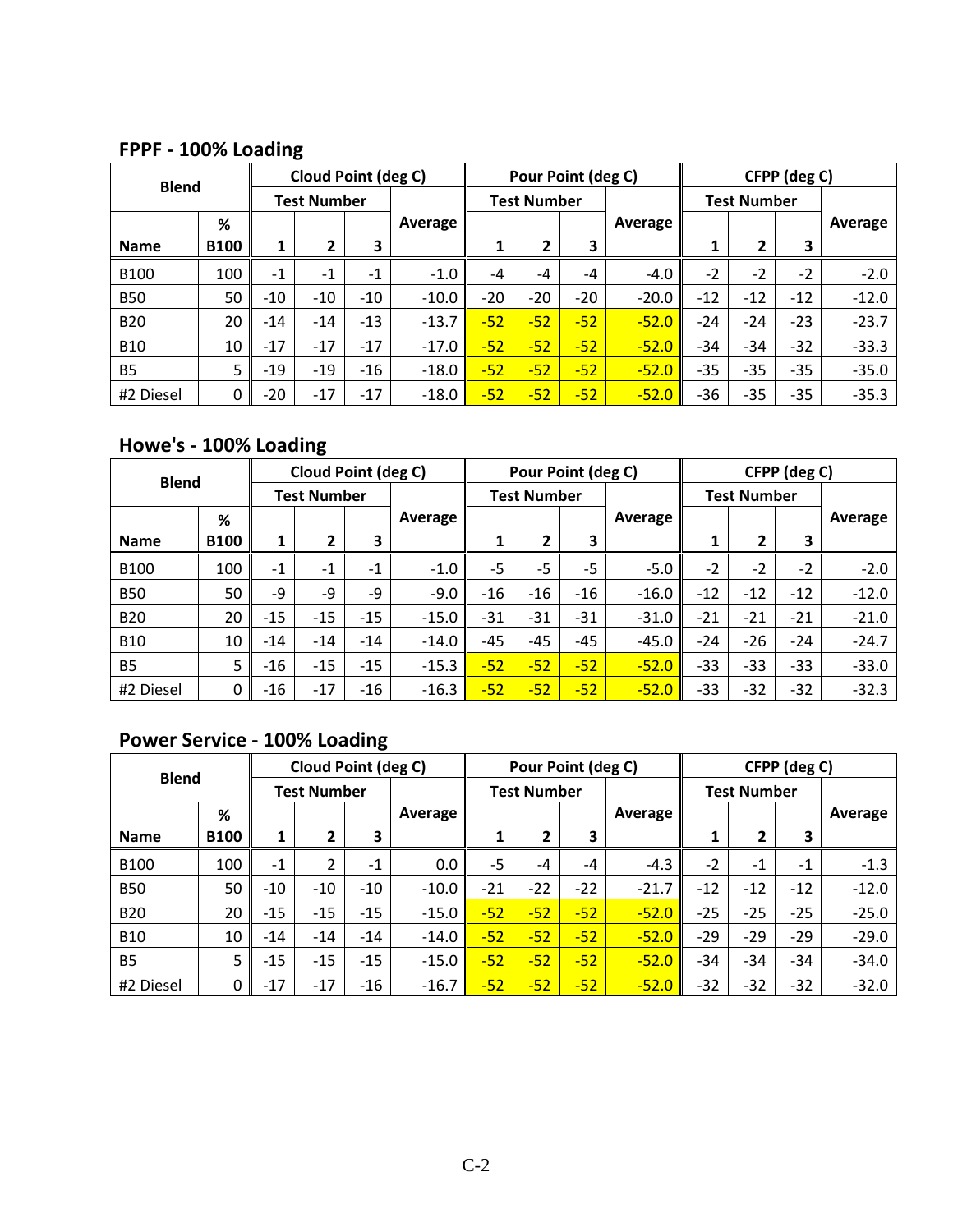## **AMSOIL ‐ 200%**

## **Loading**

|              |             | Cloud Point (deg C) |       |       |         |                    | Pour Point (deg C) |       |         | CFPP (deg C)       |       |       |         |  |
|--------------|-------------|---------------------|-------|-------|---------|--------------------|--------------------|-------|---------|--------------------|-------|-------|---------|--|
| <b>Blend</b> |             | <b>Test Number</b>  |       |       |         | <b>Test Number</b> |                    |       |         | <b>Test Number</b> |       |       |         |  |
|              | %           |                     |       |       | Average |                    |                    |       | Average |                    |       |       | Average |  |
| <b>Name</b>  | <b>B100</b> | 1                   | 2     | 3     |         | 1                  | 2                  | 3     |         |                    | 2     | З     |         |  |
| <b>B100</b>  | 100         | $-1$                | $-2$  | $-1$  | $-1.3$  | $-13$              | $-13$              | $-13$ | $-13.0$ | $-1$               | $-1$  | $-1$  | $-1.0$  |  |
| <b>B50</b>   | 50          | $-10$               | $-10$ | $-10$ | $-10.0$ | $-42$              | -40                | $-41$ | $-41.0$ | $-20$              | $-20$ | $-20$ | $-20.0$ |  |
| <b>B20</b>   | 20          | $-14$               | $-14$ | $-14$ | $-14.0$ | $-52$              | $-52$              | $-52$ | $-52.0$ | $-22$              | $-21$ | $-21$ | $-21.3$ |  |
| <b>B10</b>   | 10          | $-15$               | $-16$ | $-15$ | $-15.3$ | $-52$              | $-52$              | $-52$ | $-52.0$ | $-24$              | $-24$ | $-24$ | $-24.0$ |  |
| <b>B5</b>    | 5           | $-17$               | $-18$ | $-17$ | $-17.3$ | $-52$              | $-52$              | $-52$ | $-52.0$ | $-28$              | $-30$ | $-29$ | $-29.0$ |  |
| #2 Diesel    | $\mathbf 0$ | $-18$               | $-17$ | $-18$ | $-17.7$ | $-52$              | $-52$              | $-52$ | $-52.0$ | -34                | $-33$ | $-34$ | $-33.7$ |  |

# **FPPF ‐ 200% Loading**

| <b>Blend</b> |             | Cloud Point (deg C) |       |       |         |                    | Pour Point (deg C) |       |         | CFPP (deg C)       |       |       |         |  |
|--------------|-------------|---------------------|-------|-------|---------|--------------------|--------------------|-------|---------|--------------------|-------|-------|---------|--|
|              |             | <b>Test Number</b>  |       |       |         | <b>Test Number</b> |                    |       |         | <b>Test Number</b> |       |       |         |  |
|              | %           |                     |       |       | Average |                    |                    |       | Average |                    |       |       | Average |  |
| <b>Name</b>  | <b>B100</b> | 1                   | 2     | 3     |         | 1                  | 2                  | З     |         | л                  | 2     | 3     |         |  |
| <b>B100</b>  | 100         | $-1$                | $-1$  | $-1$  | $-1.0$  | -8                 | -8                 | -8    | $-8.0$  | $-2$               | $-2$  | $-2$  | $-2.0$  |  |
| <b>B50</b>   | 50          | $-6$                | $-5$  | $-5$  | $-5.3$  | -49                | -48                | $-50$ | $-49.0$ | $-12$              | $-12$ | $-12$ | $-12.0$ |  |
| <b>B20</b>   | 20          | $-12$               | $-12$ | $-12$ | $-12.0$ | $-52$              | $-52$              | $-52$ | $-52.0$ | $-31$              | $-29$ | $-30$ | $-30.0$ |  |
| <b>B10</b>   | 10          | $-15$               | $-15$ | $-15$ | $-15.0$ | $-52$              | $-52$              | $-52$ | $-52.0$ | $-31$              | $-32$ | $-32$ | $-31.7$ |  |
| <b>B5</b>    | 5           | $-15$               | $-16$ | $-16$ | $-15.7$ | $-52$              | $-52$              | $-52$ | $-52.0$ | $-33$              | $-33$ | $-32$ | $-32.7$ |  |
| #2 Diesel    | 0           | $-17$               | $-17$ | $-17$ | $-17.0$ | $-52$              | $-52$              | $-52$ | $-52.0$ | $-32$              | $-33$ | $-33$ | $-32.7$ |  |

# **Howe's ‐ 200% Loading**

| <b>Blend</b> |             | Cloud Point (deg C) |       |       |         |                    | Pour Point (deg C) |       |         | CFPP (deg C)       |       |       |         |  |
|--------------|-------------|---------------------|-------|-------|---------|--------------------|--------------------|-------|---------|--------------------|-------|-------|---------|--|
|              |             | <b>Test Number</b>  |       |       |         | <b>Test Number</b> |                    |       |         | <b>Test Number</b> |       |       |         |  |
|              | %           |                     |       |       | Average |                    |                    |       | Average |                    |       |       | Average |  |
| <b>Name</b>  | <b>B100</b> | 1                   | 2     | 3     |         | 1                  | 2                  | 3     |         |                    | 2     | З     |         |  |
| <b>B100</b>  | 100         | $-1$                | $-1$  | $-1$  | $-1.0$  | $-5$               | $-5$               | $-5$  | $-5.0$  | $-1$               | $-1$  | $-1$  | $-1.0$  |  |
| <b>B50</b>   | 50          | $-9$                | $-10$ | $-10$ | $-9.7$  | $-18$              | $-18$              | $-18$ | $-18.0$ | $-11$              | $-11$ | $-11$ | $-11.0$ |  |
| <b>B20</b>   | 20          | $-10$               | $-11$ | $-11$ | $-10.7$ | $-40$              | $-42$              | $-41$ | $-41.0$ | $-21$              | $-21$ | $-21$ | $-21.0$ |  |
| <b>B10</b>   | 10          | $-14$               | $-13$ | $-14$ | $-13.7$ | -48                | -49                | $-49$ | $-48.7$ | $-29$              | $-29$ | $-29$ | $-29.0$ |  |
| <b>B5</b>    | 5           | $-15$               | $-16$ | $-16$ | $-15.7$ | $-52$              | $-52$              | $-52$ | $-52.0$ | $-30$              | $-31$ | $-31$ | $-30.7$ |  |
| #2 Diesel    | 0           | $-16$               | $-17$ | $-16$ | $-16.3$ | $-52$              | $-52$              | $-52$ | $-52.0$ | $-32$              | $-33$ | $-33$ | $-32.7$ |  |